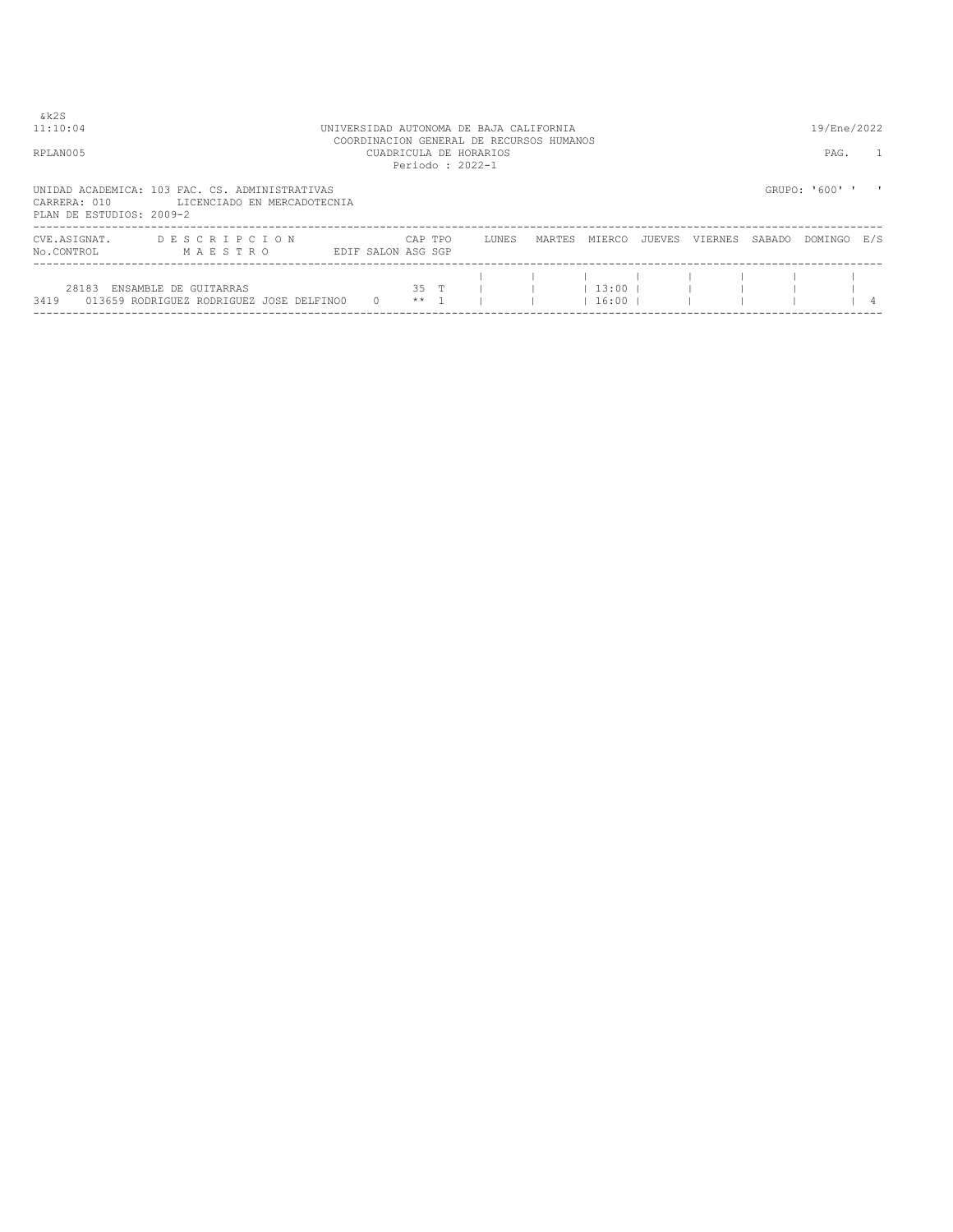| 11:10:04<br>RPLAN005                                                                                                                                                                                                          | UNIVERSIDAD AUTONOMA DE BAJA CALIFORNIA | COORDINACION GENERAL DE RECURSOS HUMANOS<br>CUADRICULA DE HORARIOS | Periodo : 2022-1 |                        |                                                                                                                                    | 19/Ene/2022<br>PAG. | 2                                    |              |                                    |                        |                                                       |                                         |
|-------------------------------------------------------------------------------------------------------------------------------------------------------------------------------------------------------------------------------|-----------------------------------------|--------------------------------------------------------------------|------------------|------------------------|------------------------------------------------------------------------------------------------------------------------------------|---------------------|--------------------------------------|--------------|------------------------------------|------------------------|-------------------------------------------------------|-----------------------------------------|
| UNIDAD ACADEMICA: 103 FAC. CS. ADMINISTRATIVAS<br>LICENCIADO EN MERCADOTECNIA<br>CARRERA: 010<br>PLAN DE ESTUDIOS: 2009-2                                                                                                     |                                         |                                                                    |                  |                        |                                                                                                                                    |                     |                                      |              |                                    |                        | GRUPO: '621' '                                        | $\blacksquare$                          |
| CVE.ASIGNAT.<br>DESCRIPCION<br>No.CONTROL MAESTRO EDIF SALON ASG SGP                                                                                                                                                          |                                         |                                                                    | CAP TPO          |                        |                                                                                                                                    |                     |                                      |              |                                    |                        | LUNES MARTES MIERCO JUEVES VIERNES SABADO DOMINGO E/S |                                         |
| 11733 MATEMATICAS FINANCIERAS<br>256 014493 TRENTI LARA FRANCISCO $0 \times *$                                                                                                                                                |                                         |                                                                    | 40 C             |                        |                                                                                                                                    |                     | $10:00$ $7:00$ $1$<br>$ $ 11:00 8:00 |              |                                    |                        |                                                       | $\vert$ $\vert$ $\vert$ $\vert$         |
| 11733 MATEMATICAS FINANCIERAS 40 T   9:00   9:00         255 014493 TRENTI LARA FRANCISCO $0$ 0 ** 1   10:00   10:00                                                                                                          |                                         |                                                                    |                  |                        |                                                                                                                                    |                     |                                      |              |                                    |                        |                                                       | $\vert$ 1                               |
|                                                                                                                                                                                                                               |                                         |                                                                    |                  |                        |                                                                                                                                    |                     |                                      |              |                                    |                        |                                                       | $\begin{array}{cc} 1 & 1 \end{array}$   |
| 11734 ENTORNO SOCIOECONOMICO DE MEXICO 60 40 T<br>257 020251 MORENO MORENO LUIS RAMON 0 0 ** 1                                                                                                                                |                                         |                                                                    |                  |                        |                                                                                                                                    |                     |                                      |              | $ $ 10:00                          |                        |                                                       | $\begin{array}{ccc} & 1 \\ \end{array}$ |
| $\begin{tabular}{cccccccccc} 12250 & ESTADISTICA APLICADA & & & & & & 40 & C & & 12:00 & & & & 11:00 & \\ 260 & 020205 & MARTINEZ & LOPEZ & CAROLINA & & & & & & & & & 13:00 & & & & 13:00 & \\ \end{tabular}$                |                                         |                                                                    |                  |                        | $\frac{1}{12:00}$ 11:00                                                                                                            |                     |                                      |              | <b>College</b>                     |                        |                                                       | $\begin{array}{cc} \end{array}$         |
| $\begin{array}{cccccccccccc} 12250 & \texttt{ESTADISTICA APLICADA} & & & & 40 & \texttt{T} &   & 11:00 &   \\ 259 & 020205 & \texttt{MARTINEZ LOPEZ CAROLINA} & & & 0 & 0 & & \star \star & 1 &   & 12:00 &   \\ \end{array}$ |                                         |                                                                    |                  |                        | 40 T   11:00                                                                                                                       |                     | <b>Contract Contract</b>             | $\Box$       |                                    |                        |                                                       | $\overline{1}$                          |
| 12251 MERCADOTECNIA<br>261 023631 ROOUE ABUNDIS GABRIELA ERENDIRA 0<br>-----------------------------------                                                                                                                    |                                         | 40 <sup>°</sup>                                                    |                  | $0 \longrightarrow$ ** |                                                                                                                                    | <b>Contractor</b>   |                                      |              | 8:00   8:00  <br>$ $ 10:00   10:00 |                        |                                                       | $\vert$ 1                               |
| 12252 PSICOLOGIA DEL CONSUMIDOR<br>$\begin{array}{ccc} 40 & C & \vert \\ 263 & 023659 & \mathrm{VAZQUEZ ALCAZAR} \end{array}$ PATRICIO ROBERTO<br>0 $\begin{array}{ccc} 0 & \star \star & \vert \\ \end{array}$               |                                         |                                                                    |                  |                        | $\begin{array}{cccccccccccc}   & &   & &   & &   & 9:00 &   & 11:00 &   \\   & &   & &   & & 10:00 &   & 12:00 &   \\ \end{array}$ |                     |                                      |              |                                    |                        |                                                       | $1 \quad 1$                             |
| 12252 PSICOLOGIA DEL CONSUMIDOR 40 T   7:00    <br>262 023659 VAZQUEZ ALCAZAR PATRICIO ROBERTOO 0 ** 1   9:00                                                                                                                 |                                         |                                                                    |                  |                        |                                                                                                                                    |                     |                                      | $\sim$ 1.000 |                                    |                        |                                                       | $1 \quad 1$                             |
| --------------------------------                                                                                                                                                                                              |                                         |                                                                    |                  |                        |                                                                                                                                    |                     |                                      |              |                                    | <b>College College</b> | $\sim$ 1.000 $\sim$                                   | $\begin{array}{cc} \end{array}$         |

&k2S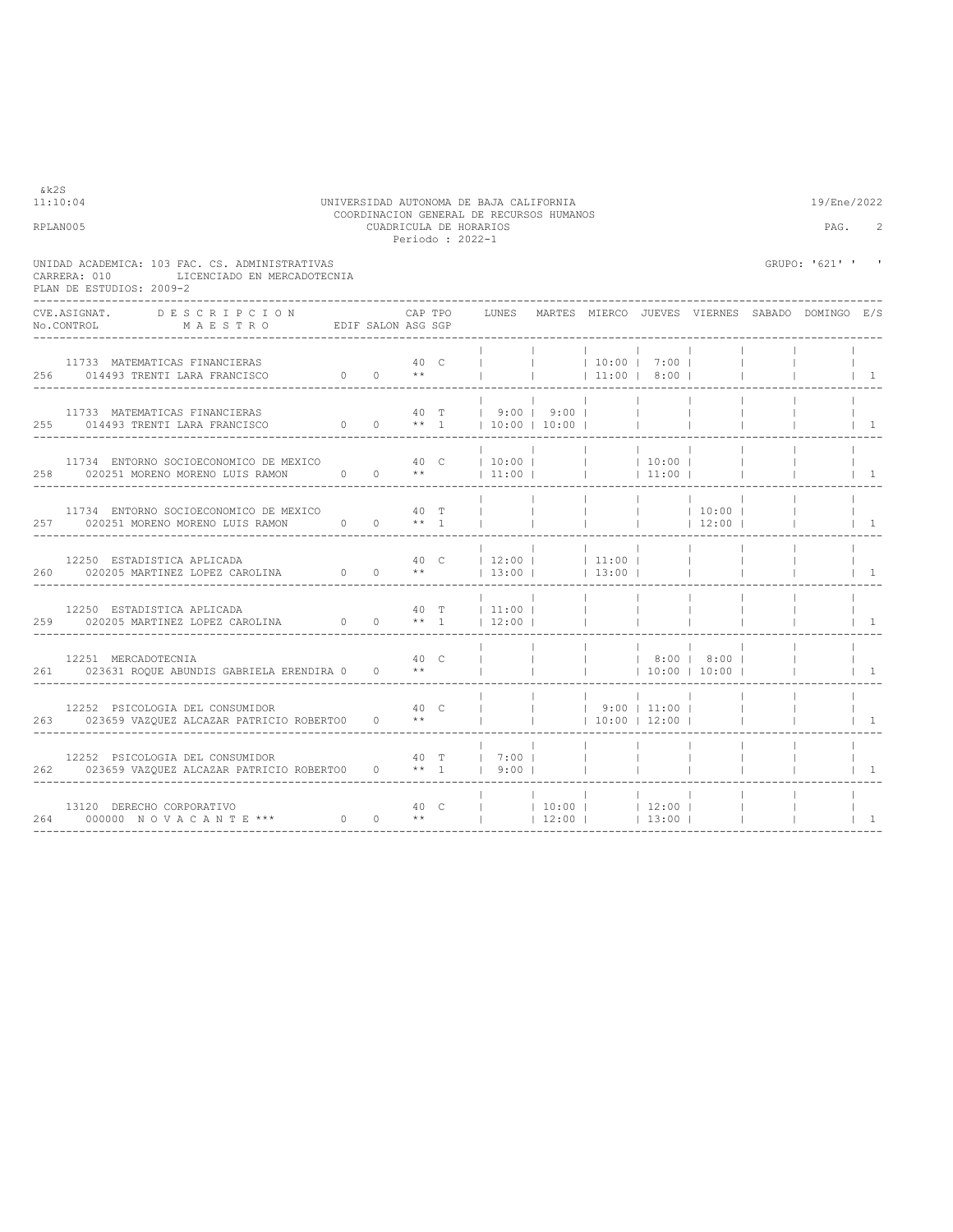| &k2S<br>11:10:04<br>RPLAN005             |                                                                               |                        |          |         |         | UNIVERSIDAD AUTONOMA DE BAJA CALIFORNIA<br>COORDINACION GENERAL DE RECURSOS HUMANOS<br>CUADRICULA DE HORARIOS<br>Periodo: 2022-1 |                    |                    |        |                          |        | 19/Ene/2022<br>PAG. | 3 |
|------------------------------------------|-------------------------------------------------------------------------------|------------------------|----------|---------|---------|----------------------------------------------------------------------------------------------------------------------------------|--------------------|--------------------|--------|--------------------------|--------|---------------------|---|
| CARRERA: 010<br>PLAN DE ESTUDIOS: 2009-2 | UNIDAD ACADEMICA: 103 FAC. CS. ADMINISTRATIVAS<br>LICENCIADO EN MERCADOTECNIA |                        |          |         |         |                                                                                                                                  |                    |                    |        |                          |        | GRUPO: '621' '      |   |
| CVE.ASIGNAT.<br>No.CONTROL               | DESCRIPCION<br>MAESTRO                                                        | EDIF SALON ASG SGP     |          |         | CAP TPO | LUNES                                                                                                                            | MARTES             | MIERCO             | JUEVES | VIERNES                  | SABADO | DOMINGO E/S         |   |
|                                          | 12356 GESTION DEL TALENTO HUMANO<br>266 021352 LOPEZ SOTO SANDRA LUISA        | $0 \t 0 \t \star\star$ |          |         |         | 40 C I                                                                                                                           |                    | $8:00$  <br>$9:00$ |        | $1 \t7:00 \t1$<br>  8:00 |        |                     |   |
|                                          | 12356 GESTION DEL TALENTO HUMANO<br>265 021352 LOPEZ SOTO SANDRA LUISA        | $\circ$                | $\Omega$ | $***$ 1 | 40 T    |                                                                                                                                  | $7:00$  <br>$9:00$ |                    |        |                          |        |                     |   |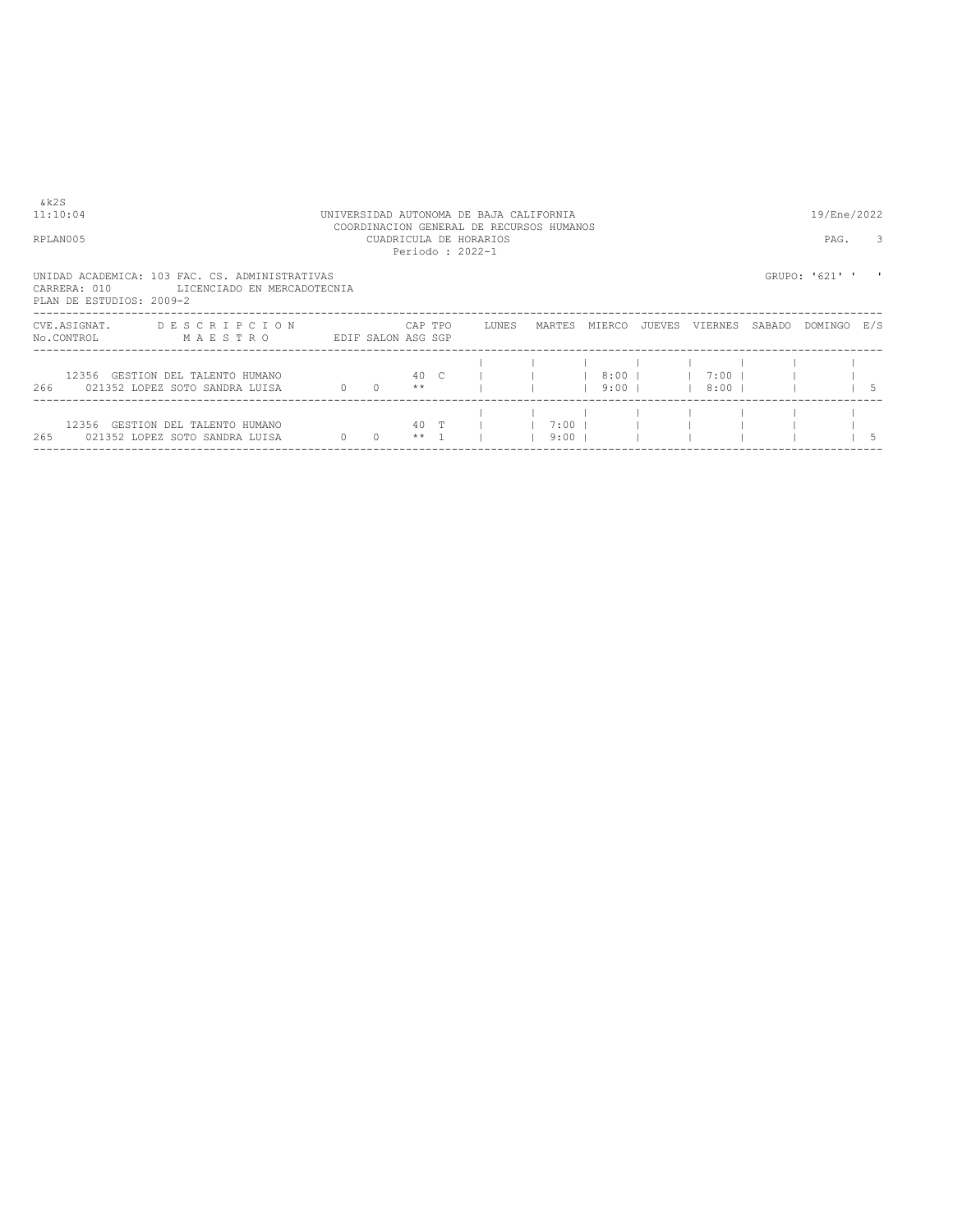| 11:10:04 | UNIVERSIDAD AUTONOMA DE BAJA CALIFORNIA  | 19/Ene/2022 |
|----------|------------------------------------------|-------------|
|          | COORDINACION GENERAL DE RECURSOS HUMANOS |             |
| RPLAN005 | CUADRICULA DE HORARIOS                   | PAG.        |
|          | Periodo: 2022-1                          |             |
|          |                                          |             |

| CARRERA: 010 | UNIDAD ACADEMICA: 103 FAC. CS. ADMINISTRATIVAS<br>LICENCIADO EN MERCADOTECNIA<br>PLAN DE ESTUDIOS: 2009-2                                |  |      |         |                          |                          |                        |                 |                                                       |                          | GRUPO: '622' ' ' |                                        |
|--------------|------------------------------------------------------------------------------------------------------------------------------------------|--|------|---------|--------------------------|--------------------------|------------------------|-----------------|-------------------------------------------------------|--------------------------|------------------|----------------------------------------|
|              | CVE.ASIGNAT. DESCRIPCION CAPTPO<br>No.CONTROL MAESTRO EDIF SALON ASG SGP                                                                 |  |      | CAP TPO |                          |                          |                        |                 | LUNES MARTES MIERCO JUEVES VIERNES SABADO DOMINGO E/S |                          |                  |                                        |
|              | 11733 MATEMATICAS FINANCIERAS<br>268 021050 GERALDO OROZCO BERTHA AIDE 0 0 **                                                            |  | 40 C |         |                          |                          | $ $ 16:00              | 18:00           |                                                       |                          |                  | $\begin{array}{ccc} & 1 & \end{array}$ |
|              | 11733 MATEMATICAS FINANCIERAS                                                                                                            |  |      |         |                          |                          | $16:00$  <br>  18:00   |                 |                                                       |                          |                  | $\begin{array}{cc} \end{array}$        |
|              | 11734 ENTORNO SOCIOECONOMICO DE MEXICO 40 C   18:00   17:00  <br>270 027534 BURRUEL CAMPOS PAUL FRANCISCO 0 0 **   19:00   18:00         |  |      |         |                          |                          |                        |                 |                                                       |                          |                  | $\begin{array}{cc} \end{array}$        |
|              | 11734 ENTORNO SOCIOECONOMICO DE MEXICO $40$ T     16:00   19:00  <br>269 027534 BURRUEL CAMPOS PAUL FRANCISCO 0 0 ** 1     17:00   20:00 |  |      |         |                          |                          |                        |                 | <b>Contract Contract</b>                              |                          |                  | $\vert$ 1                              |
|              | 12250 ESTADISTICA APLICADA<br>272 023458 MORALES ARROYO MARIA EMILIA 0 0 **                                                              |  |      | 40 C    |                          |                          | $\sim$ 100 $\sim$      |                 | $ $   $ $ 18:00   16:00  <br> 19:00 18:00             |                          |                  | $\begin{array}{cc} \end{array}$        |
|              | 12250 ESTADISTICA APLICADA<br>271 023458 MORALES ARROYO MARIA EMILIA 0 0 ** 1                                                            |  | 40 T |         |                          | <b>Contract Contract</b> | 19:00  <br>$ $ 1 20:00 |                 |                                                       | <b>Contract Contract</b> |                  | $1 \quad 1$                            |
|              |                                                                                                                                          |  |      |         |                          |                          |                        | <b>Contract</b> |                                                       |                          |                  |                                        |
|              | 12252 PSICOLOGIA DEL CONSUMIDOR<br>275 021936 GASTELUM VASQUEZ ERNESTO ALONSO 0 0 **                                                     |  | 40 C |         |                          |                          |                        |                 |                                                       |                          |                  | $1 \quad 1$                            |
|              | 12252 PSICOLOGIA DEL CONSUMIDOR<br>274 021936 GASTELUM VASQUEZ ERNESTO ALONSO 0 0 ** 1                                                   |  |      |         | 40 T   20:00  <br> 22:00 |                          |                        |                 |                                                       |                          |                  | $\begin{array}{cc} \end{array}$        |
|              | ----------------------------------                                                                                                       |  |      |         |                          |                          |                        |                 | $19:00$                                               |                          |                  | $\overline{1}$                         |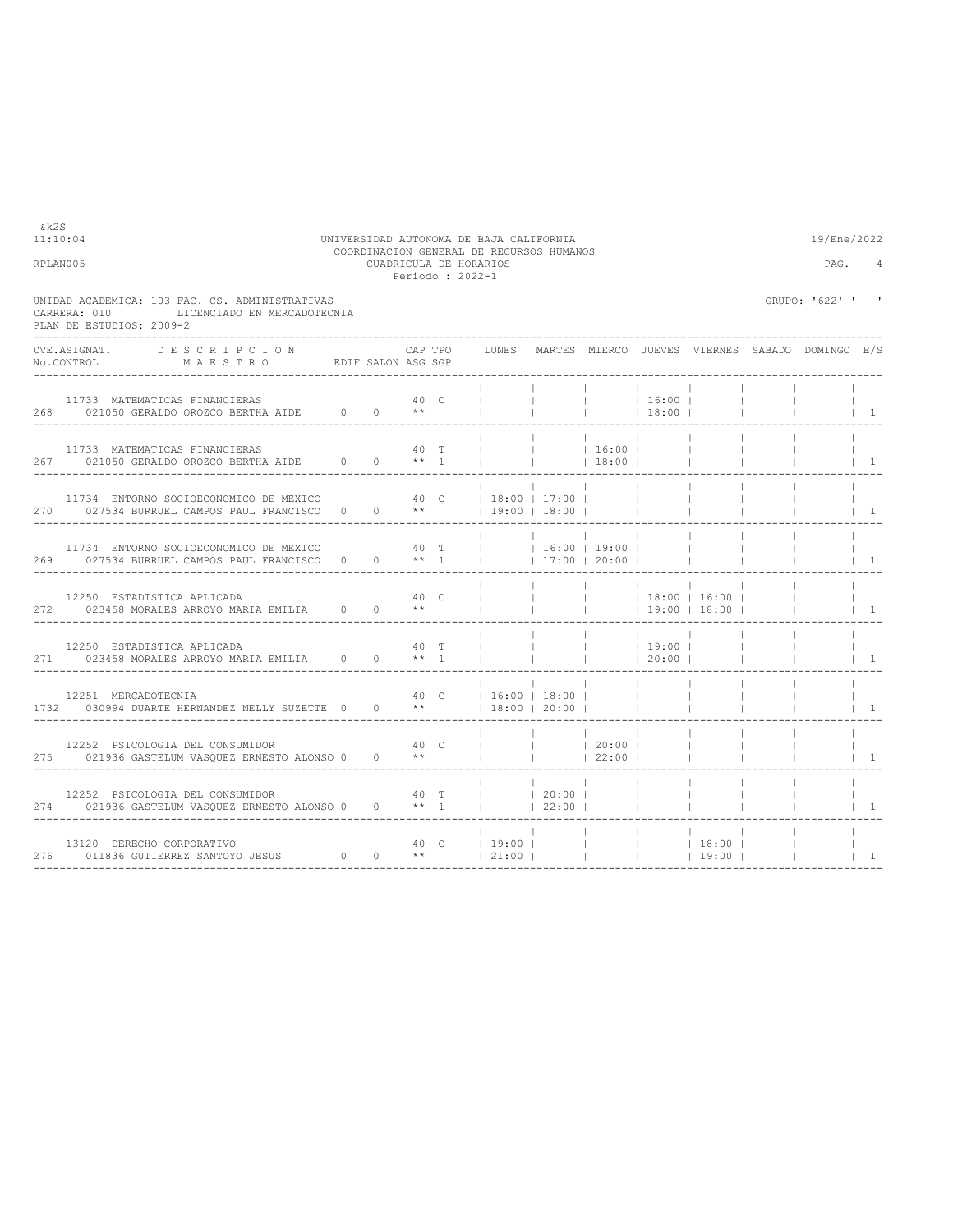| &k2S<br>11:10:04<br>RPLAN005                                                               |                        |                             |                        |                 | UNIVERSIDAD AUTONOMA DE BAJA CALIFORNIA<br>COORDINACION GENERAL DE RECURSOS HUMANOS<br>CUADRICULA DE HORARIOS<br>Periodo: 2022-1 |        |        |                       |                    |        | 19/Ene/2022<br>PAG. | .5            |
|--------------------------------------------------------------------------------------------|------------------------|-----------------------------|------------------------|-----------------|----------------------------------------------------------------------------------------------------------------------------------|--------|--------|-----------------------|--------------------|--------|---------------------|---------------|
| UNIDAD ACADEMICA: 103 FAC. CS. ADMINISTRATIVAS<br>CARRERA: 010<br>PLAN DE ESTUDIOS: 2009-2 |                        | LICENCIADO EN MERCADOTECNIA |                        |                 |                                                                                                                                  |        |        |                       |                    |        | GRUPO: '622' '      |               |
| CVE.ASIGNAT.<br>No.CONTROL                                                                 | DESCRIPCION<br>MAESTRO |                             | EDIF SALON ASG SGP     | CAP TPO         | LUNES                                                                                                                            | MARTES | MIERCO | JUEVES                | VIERNES            | SABADO | DOMINGO E/S         |               |
| 12356 GESTION DEL TALENTO HUMANO<br>1734 021650 MARTINEZ LOBATOS NORA                      |                        |                             | $0 \t 0 \t \star\star$ |                 | 40 C I                                                                                                                           |        |        | $120:00$ 1<br>122:001 |                    |        |                     | $\frac{1}{5}$ |
| 12356 GESTION DEL TALENTO HUMANO<br>1733 021650 MARTINEZ LOBATOS NORA                      |                        |                             | $0\qquad 0$            | 40 T<br>$***$ 1 |                                                                                                                                  |        |        |                       | 19:00  <br>$21:00$ |        |                     | 15            |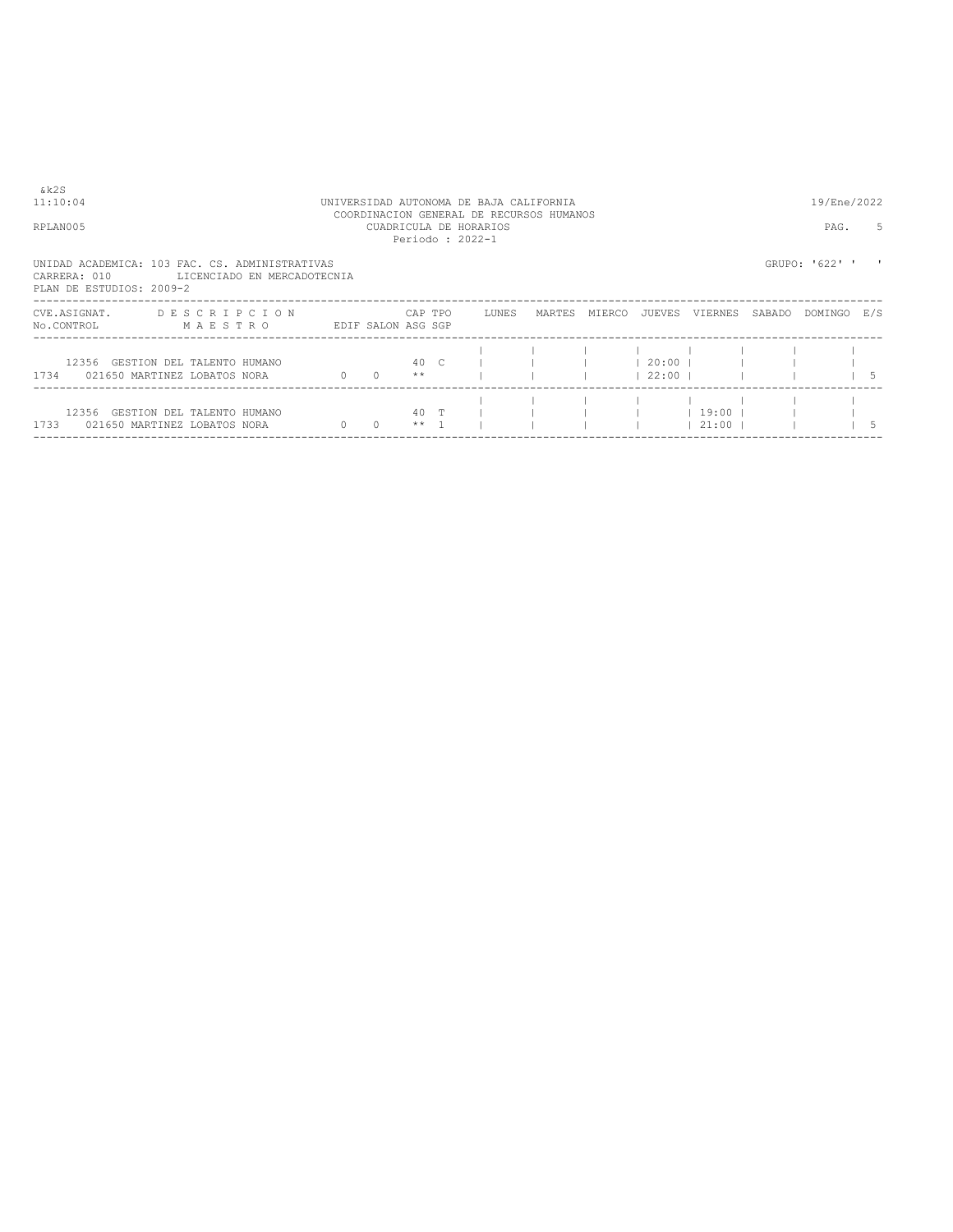| &k2S<br>11:10:04<br>UNIVERSIDAD AUTONOMA DE BAJA CALIFORNIA<br>COORDINACION GENERAL DE RECURSOS HUMANOS                                      |                        |           |         |                 |                                                                                                            |                                                      |                                        |                                    |                                      |                          | 19/Ene/2022                                     |                                        |
|----------------------------------------------------------------------------------------------------------------------------------------------|------------------------|-----------|---------|-----------------|------------------------------------------------------------------------------------------------------------|------------------------------------------------------|----------------------------------------|------------------------------------|--------------------------------------|--------------------------|-------------------------------------------------|----------------------------------------|
| RPLAN005                                                                                                                                     |                        |           |         | Periodo: 2022-1 | CUADRICULA DE HORARIOS                                                                                     |                                                      |                                        |                                    |                                      |                          | PAG.                                            | 6                                      |
| UNIDAD ACADEMICA: 103 FAC. CS. ADMINISTRATIVAS<br>LICENCIADO EN MERCADOTECNIA<br>CARRERA: 010<br>PLAN DE ESTUDIOS: 2009-2                    |                        |           |         |                 |                                                                                                            |                                                      |                                        |                                    |                                      |                          | GRUPO: '623' '                                  |                                        |
| CVE ASIGNAT.<br>DESCRIPCION<br>No.CONTROL MAESTRO EDIF SALON ASG SGP                                                                         |                        |           | CAP TPO |                 | LUNES                                                                                                      |                                                      |                                        |                                    |                                      |                          | MARTES MIERCO JUEVES VIERNES SABADO DOMINGO E/S |                                        |
| 11733 MATEMATICAS FINANCIERAS<br>3789 014493 TRENTI LARA FRANCISCO                                                                           | $0 \t 0 \t \star\star$ | ли в 40 с |         |                 | <b>The Common</b>                                                                                          | <b>Contract Contract</b><br><b>Contract Contract</b> | <b>Contract</b><br>$\blacksquare$      |                                    | $16:00$   17:00  <br>  17:00   18:00 |                          |                                                 | $\vert$ 1                              |
| 11733 MATEMATICAS FINANCIERAS<br>3788 014493 TRENTI LARA FRANCISCO $0$ 0 $**$ 1                                                              |                        | 40 T      |         |                 | $\frac{1}{20:00}$                                                                                          | 22:00                                                |                                        | <b>College</b>                     |                                      |                          |                                                 | $\vert$ 1                              |
| 11734 ENTORNO SOCIOECONOMICO DE MEXICO 640 C<br>3791 026094 CORONADO GARCIA CIPRIANO DOMINGO0 0 **                                           |                        |           |         |                 | $\mathbf{1}$<br><b>Contract</b>                                                                            |                                                      | $ $ 16:00   18:00  <br>$17:00$   19:00 |                                    |                                      | $\perp$                  |                                                 | $1 \quad 1$                            |
| 11734 ENTORNO SOCIOECONOMICO DE MEXICO 60 40 T   19:00     17:00  <br>3790 026094 CORONADO GARCIA CIPRIANO DOMINGO0 0 ** 1   20:00     18:00 |                        |           |         |                 |                                                                                                            |                                                      |                                        |                                    | <b>Contract</b>                      |                          |                                                 | $1 \quad 1$                            |
| 12250 ESTADISTICA APLICADA<br>3794 023458 MORALES ARROYO MARIA EMILIA 0 0 **                                                                 |                        |           | 40 C    |                 | $16:00$   17:00  <br>$\vert$ 18:00   18:00                                                                 |                                                      |                                        | $\mathbb{R}$                       |                                      |                          |                                                 | $\begin{array}{cc} \end{array}$        |
| 12250 ESTADISTICA APLICADA<br>3793 023458 MORALES ARROYO MARIA EMILIA 0 0 ** 1                                                               |                        |           |         |                 | $\begin{array}{ccccccc}\n40 & T & &   & &   & &   \\ \ast\star & 1 & &   & &   & 16:00 &   \\ \end{array}$ | and the state                                        |                                        | <b>Contract</b><br><b>Contract</b> | $\blacksquare$                       |                          |                                                 | $\begin{array}{ccc} & 1 & \end{array}$ |
| 12251 MERCADOTECNIA<br>3795 022242 CASAS PAEZ MONICA CLAUDIA 0 0 **                                                                          |                        |           |         | 40 C            | $ $ $ $ 20:00 $ $ $ $ 18:00 $ $ 19:00 $ $                                                                  | <b>Contract</b>                                      |                                        |                                    | $ $ 18:00   17:00   18:00            |                          | $\mathbf{I}$                                    | $\vert$ 1                              |
| 12252 PSICOLOGIA DEL CONSUMIDOR<br>3797 019393 RAMIREZ SOSA ALEJANDRO CITLALTEMOC0 0 **                                                      | 40 <sup>°</sup>        |           |         |                 | $\mathbf{u}$ , $\mathbf{u}$ , $\mathbf{u}$ , $\mathbf{u}$                                                  |                                                      | $\mathbb{R}^n$                         | $\sim 10^{-10}$ m $^{-1}$          | 19:00 <br> 21:00                     |                          |                                                 | $\begin{array}{cc} \end{array}$        |
| 12252 PSICOLOGIA DEL CONSUMIDOR<br>3796 019393 RAMIREZ SOSA ALEJANDRO CITLALTEMOCO 0 ** 1                                                    | 40 T                   |           |         |                 |                                                                                                            | $\mathbb{R}$                                         | <b>Contract</b><br> 22:00              | 20:00                              |                                      | <b>Contract Contract</b> |                                                 | $1 \quad 1$                            |
| 13120 DERECHO CORPORATIVO<br>3792 030912 JIMENEZ SANCHEZ PEDRO ALBERTO 0 0 **   19:00     20:00                                              |                        |           |         |                 | 40 C   18:00     18:00                                                                                     |                                                      |                                        |                                    | <b>College</b>                       | $\mathbf{1}$             |                                                 | $\begin{array}{cc} \end{array}$        |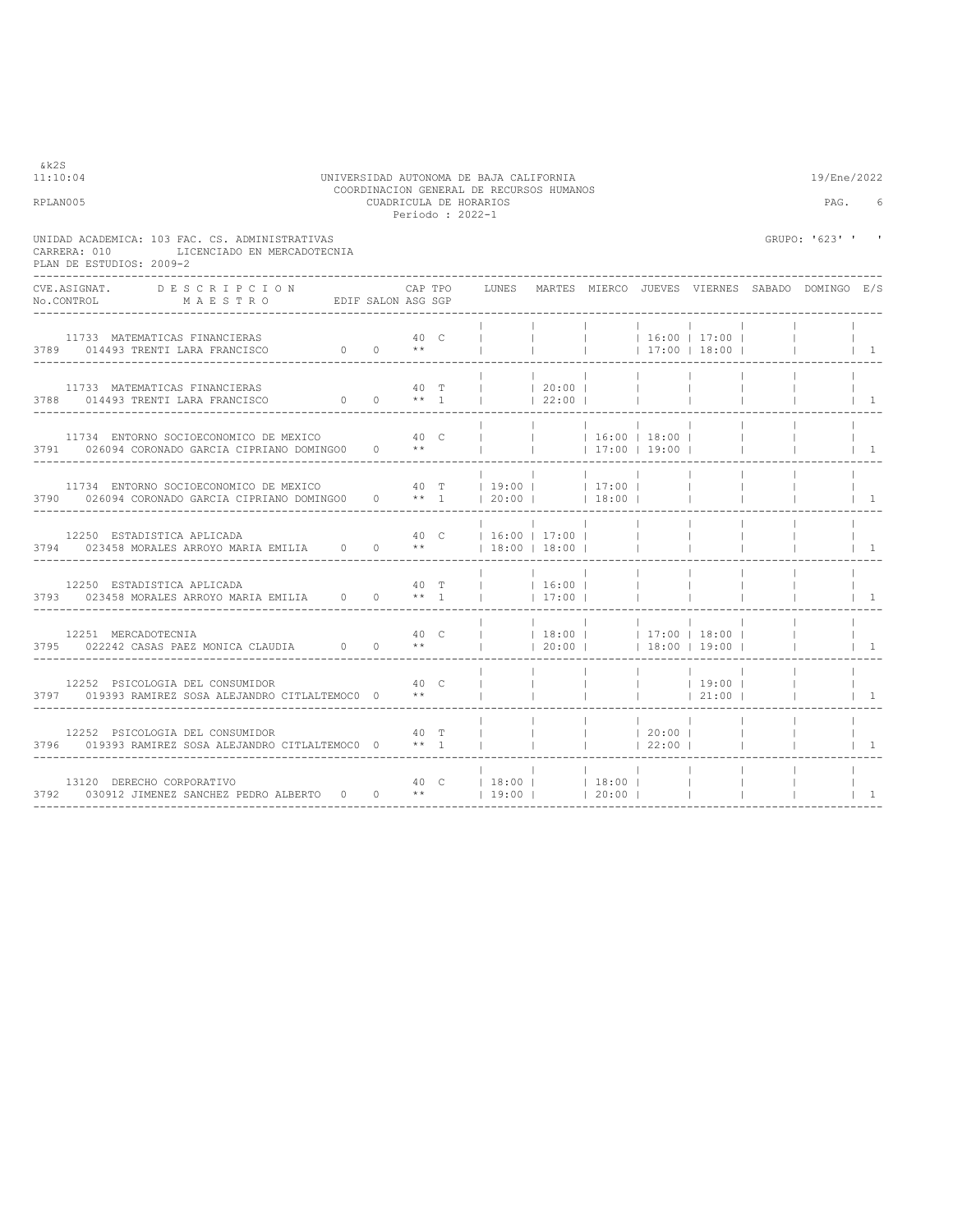11:10:04 UNIVERSIDAD AUTONOMA DE BAJA CALIFORNIA 19/Ene/2022 COORDINACION GENERAL DE RECURSOS HUMANOS RPLAN005 CUADRICULA DE HORARIOS PAG. 7 Periodo : 2022-1

UNIDAD ACADEMICA: 103 FAC. CS. ADMINISTRATIVAS<br>CARRERA: 010 LICENCIADO EN MERCADOTECNIA<br>PLAN DE ESTUDIOS: 2009-2

| CVE.ASIGNAT.<br>No.CONTROL | <b>DESCRIPCION</b><br>MAESTRO                                |          | EDIF SALON ASG SGP | CAP TPO         | LUNES              | MARTES | MIERCO | JUEVES                   | VIERNES | SABADO | DOMINGO | E/S |
|----------------------------|--------------------------------------------------------------|----------|--------------------|-----------------|--------------------|--------|--------|--------------------------|---------|--------|---------|-----|
| 006775<br>3799             | 12356 GESTION DEL TALENTO HUMANO<br>MONTIJO FRANCISCO JAVIER | $\Omega$ |                    | 40 C<br>**      |                    |        | 21:00  | 20:00   19:00  <br>20:00 |         |        |         |     |
| 3798<br>006775             | 12356 GESTION DEL TALENTO HUMANO<br>MONTIJO FRANCISCO JAVIER |          |                    | 40 T<br>$***$ 1 | $20:00$ 1<br>22:00 |        |        |                          |         |        |         |     |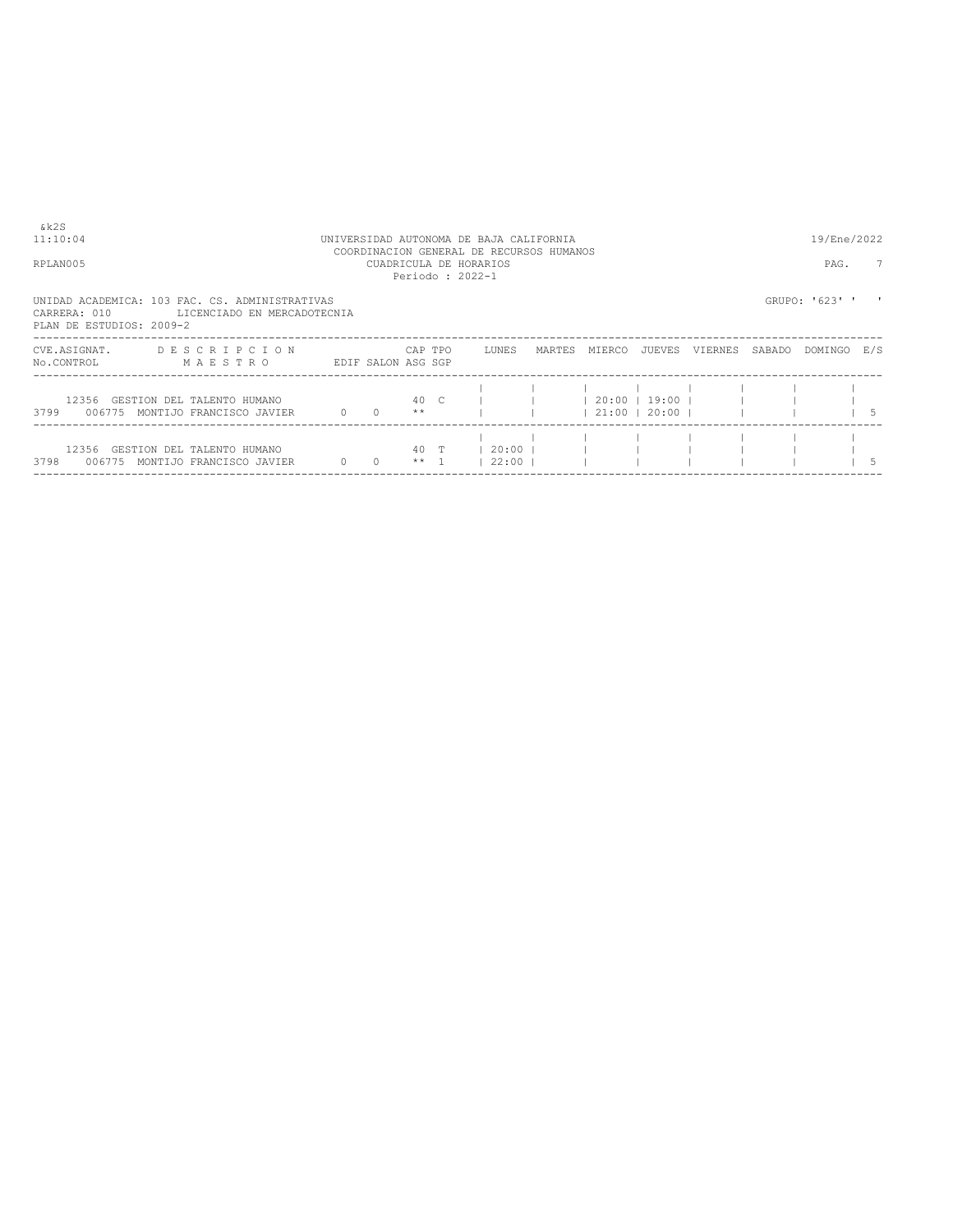| RPLAN005     |                                                                                                                                     |  |                                   | CUADRICULA DE HORARIOS<br>Periodo: 2022-1 |                          |                     |                          |                                      |                                                                                                | PAG.                                            | 8                        |
|--------------|-------------------------------------------------------------------------------------------------------------------------------------|--|-----------------------------------|-------------------------------------------|--------------------------|---------------------|--------------------------|--------------------------------------|------------------------------------------------------------------------------------------------|-------------------------------------------------|--------------------------|
| CARRERA: 010 | UNIDAD ACADEMICA: 103 FAC. CS. ADMINISTRATIVAS<br>LICENCIADO EN MERCADOTECNIA<br>PLAN DE ESTUDIOS: 2009-2                           |  |                                   |                                           |                          |                     |                          |                                      |                                                                                                | GRUPO: '631' '                                  |                          |
| CVE.ASIGNAT. | D E S C R I P C I O N<br>No.CONTROL MAESTRO EDIF SALON ASG SGP                                                                      |  | CAP TPO                           |                                           | <b>LUNES</b>             |                     |                          |                                      |                                                                                                | MARTES MIERCO JUEVES VIERNES SABADO DOMINGO E/S |                          |
|              | 12253 COMPORTAMIENTO DEL CONSUMIDOR $280$ 027982 RAMOS GRACIA JOSE RAYMUNDO $0$ 0 **   9:00                                         |  |                                   |                                           |                          |                     | <b>Contract Contract</b> |                                      | $ $ 13:00                                                                                      |                                                 | $\vert$ 2                |
|              | 12253 COMPORTAMIENTO DEL CONSUMIDOR<br>12253 COMPORTAMIENTO DEL CONSUMIDOR 50 T  <br>279 027982 RAMOS GRACIA JOSE RAYMUNDO 0 0 ** 1 |  | 50 T                              |                                           |                          | $17:00$ 1<br>  8:00 |                          |                                      |                                                                                                |                                                 | $\overline{\phantom{0}}$ |
|              | 12254 DISE\O GRAFICO<br>282 023394 VARGAS ZUNIGA CARLOS ALBERTO 0 0 **                                                              |  | 50 C                              |                                           | $\mathbf{1}$             | 8:00  <br> 10:00    |                          |                                      |                                                                                                |                                                 | $\overline{2}$           |
|              | 12254 DISE\O GRAFICO<br>281 023394 VARGAS ZUNIGA CARLOS ALBERTO 0 0 ** 1                                                            |  | 50 L                              |                                           |                          |                     | <b>Contract Contract</b> | $ $ $ $ $ $ $ $ 7:00 $ $<br>$ $ 9:00 |                                                                                                |                                                 | $\overline{2}$           |
|              | 12255 HABILIDADES GERENCIALES<br>$284$ 017153 GONZALEZ ESPINOZA MAYDA 0 0 $**$                                                      |  | 50 C                              |                                           |                          |                     |                          |                                      | $\begin{array}{cccccccc}   & &   & &   & 9:00 &   \\   & &   & &   & 11:00 &   \\ \end{array}$ |                                                 | $\overline{2}$           |
|              | $12255$ HABILIDADES GERENCIALES<br>$$50$$ T $283$ $1017153$ GONZALEZ ESPINOZA MAYDA $$6000$ $$**$1$$                                |  |                                   |                                           | 50 T   9:00  <br>$11:00$ |                     |                          |                                      |                                                                                                |                                                 | 2                        |
|              | 12256 MERCADOTECNIA DE BIENES Y SERVICIOS 50 C<br>286 023009 ROCHA REYES FELICITAS 0                                                |  | $0 \longrightarrow$ **            |                                           |                          |                     | 10:00  <br> 12:00        |                                      |                                                                                                |                                                 | 2                        |
|              | 12256 MERCADOTECNIA DE BIENES Y SERVICIOS 50 T   11:00  <br>285 023009 ROCHA REYES FELICITAS 0                                      |  | $0 \rightarrow \ast \ast \quad 1$ |                                           | $13:00$ $1$              |                     | $\sim 10^{-11}$          |                                      |                                                                                                |                                                 | $\mathcal{L}$            |
|              | 12257 METODOLOGIA DE LA INVESTIGACION<br>288 011258 PEREZ MALDONADO ERNESTO ALONSO 0 0 **                                           |  | 50 C                              |                                           | $ $ 11:00                | 13:00               |                          |                                      |                                                                                                |                                                 | 2                        |
|              | 12257 METODOLOGIA DE LA INVESTIGACION<br>287 011258 PEREZ MALDONADO ERNESTO ALONSO 0 0 ** 1                                         |  | 50 T                              |                                           |                          |                     | $\blacksquare$           | $\blacksquare$                       |                                                                                                |                                                 | $\overline{2}$           |

## 11:10:04 UNIVERSIDAD AUTONOMA DE BAJA CALIFORNIA 19/Ene/2022 COORDINACION GENERAL DE RECURSOS HUMANOS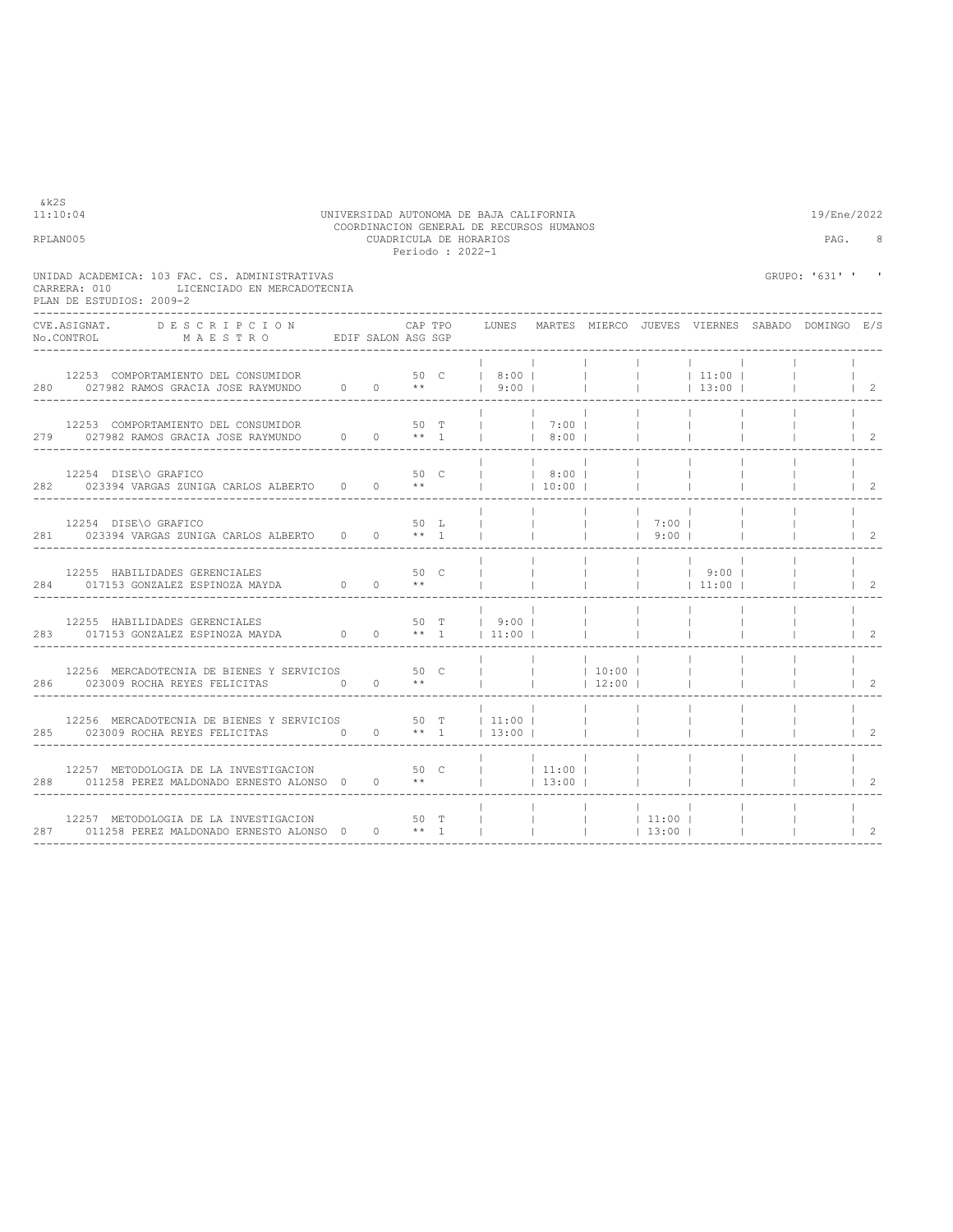| RPLAN005 |                                                                                                                        |                 |      | CUADRICULA DE HORARIOS<br>Periodo: 2022-1 |                 |           |                |        | PAG.           |           |
|----------|------------------------------------------------------------------------------------------------------------------------|-----------------|------|-------------------------------------------|-----------------|-----------|----------------|--------|----------------|-----------|
|          | UNIDAD ACADEMICA: 103 FAC. CS. ADMINISTRATIVAS<br>CARRERA: 010 LICENCIADO EN MERCADOTECNIA<br>PLAN DE ESTUDIOS: 2009-2 |                 |      |                                           |                 |           |                |        | GRUPO: '631' ' |           |
|          | CVE.ASIGNAT. DESCRIPCION CAPTPO LUNES MARTES MIERCO<br>M A E S T R O EDIF SALON ASG SGP<br>No.CONTROL                  |                 |      |                                           |                 |           | JUEVES VIERNES | SABADO | DOMINGO E/S    |           |
|          | 12258 METODOS CUANTITATIVOS PARA LA TOMA DE DECIS 50 C l<br>290 025990 BELTRAN CONTRERAS OMAR ENRIQUE 0 0 **           |                 |      |                                           |                 | $9:00$    |                |        |                | $\vert$ 2 |
| 289      | 12258 METODOS CUANTITATIVOS PARA LA TOMA DE DECIS 50 T<br>025990 BELTRAN CONTRERAS OMAR ENRIQUE $0$ 0 ** 1             |                 |      | the contract of the con-                  |                 |           |                | $9:00$ |                | 2         |
|          | 12362 DESARROLLO SUSTENTABLE<br>$0 \t 0 \t \star\star$<br>292 024064 VIVAR CITAL IRMA ADRIANA                          |                 | 50 C |                                           | $11:00$   10:00 |           |                |        |                | -6        |
| 291      | 12362 DESARROLLO SUSTENTABLE<br>024064 VIVAR CITAL IRMA ADRIANA                                                        | $0 \t 0 \t + 1$ | 50 P |                                           |                 | $ $ 11:00 |                |        |                | 6         |

----------------------------------------------------------------------------------------------------------------------------------

COORDINACION GENERAL DE RECURSOS HUMANOS

11:10:04 UNIVERSIDAD AUTONOMA DE BAJA CALIFORNIA 19/Ene/2022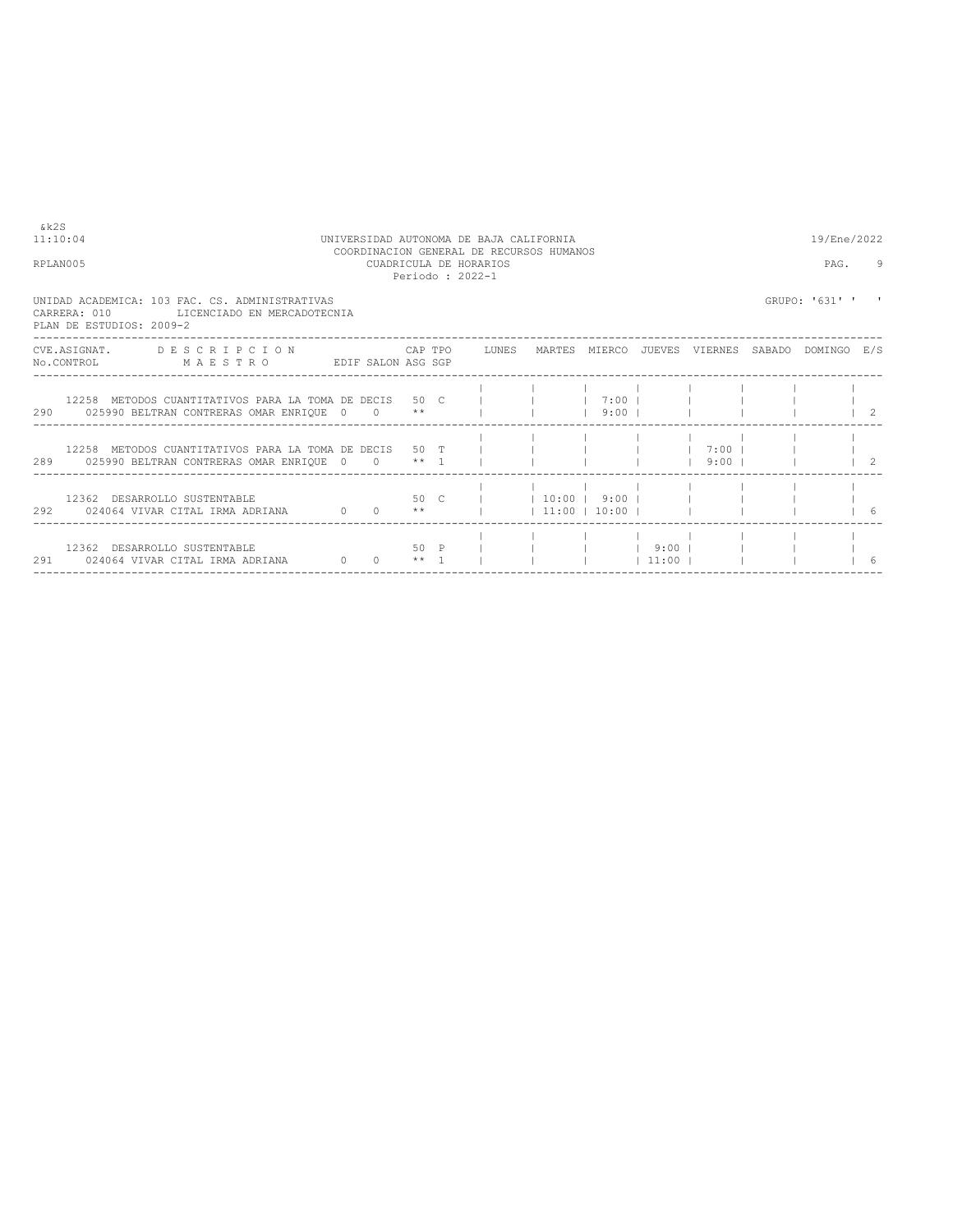| RPLAN005                                                                                                                  |                 | CUADRICULA DE HORARIOS<br>Periodo: 2022-1 |                                         |                          |                                                      |                          |                                                                                                    |                                                 | PAG. 10                              |
|---------------------------------------------------------------------------------------------------------------------------|-----------------|-------------------------------------------|-----------------------------------------|--------------------------|------------------------------------------------------|--------------------------|----------------------------------------------------------------------------------------------------|-------------------------------------------------|--------------------------------------|
| UNIDAD ACADEMICA: 103 FAC. CS. ADMINISTRATIVAS<br>LICENCIADO EN MERCADOTECNIA<br>CARRERA: 010<br>PLAN DE ESTUDIOS: 2009-2 |                 |                                           |                                         |                          |                                                      |                          |                                                                                                    | GRUPO: '632' ' '                                |                                      |
| DESCRIPCION<br>CVE.ASIGNAT.<br>No.CONTROL MAESTRO EDIF SALON ASG SGP                                                      |                 | CAP TPO                                   | LUNES                                   |                          |                                                      |                          |                                                                                                    | MARTES MIERCO JUEVES VIERNES SABADO DOMINGO E/S |                                      |
| 12253 COMPORTAMIENTO DEL CONSUMIDOR<br>3183 019393 RAMIREZ SOSA ALEJANDRO CITLALTEMOCO 0 **                               | 50 <sub>C</sub> |                                           | $\mathbf{L}$                            | <b>College</b>           | 22:00                                                |                          | 19:00                                                                                              |                                                 | $\begin{array}{ccc} \end{array}$     |
| 12253 COMPORTAMIENTO DEL CONSUMIDOR<br>3182 019393 RAMIREZ SOSA ALEJANDRO CITLALTEMOCO 0 ** 1                             |                 | 50 T                                      |                                         |                          |                                                      |                          | $\begin{array}{ccccccc} &   & &   & &   & 17:00 &   \\ &   & &   & &   & 18:00 &   \\ \end{array}$ |                                                 | $\begin{array}{ccc} & 2 \end{array}$ |
| 12254 DISE\O GRAFICO<br>3185 023394 VARGAS ZUNIGA CARLOS ALBERTO 0 0 **                                                   |                 |                                           | 50 C   16:00  <br>$18:00$ $\Box$        |                          |                                                      |                          |                                                                                                    |                                                 | $\overline{2}$                       |
| 12254 DISE\O GRAFICO<br>3184 023394 VARGAS ZUNIGA CARLOS ALBERTO 0 0 ** 1                                                 |                 | 50 L                                      |                                         |                          | $\sim$ 1.0<br>$1 \t 22:00 \t 1$                      |                          |                                                                                                    |                                                 | $\overline{2}$                       |
| 12255 HABILIDADES GERENCIALES<br>ES 50 C<br>0 0 **<br>3197 021433 PEREZ NUNEZ MARCOS                                      |                 |                                           | 50 C   18:00     19:00  <br>$13:00$ $1$ | <b>Contract Contract</b> | <b>Contract</b><br>$120:00$ 1                        | <b>Contract Contract</b> |                                                                                                    |                                                 | $\mathcal{L}$                        |
| 12255 HABILIDADES GERENCIALES                                                                                             |                 | 50 T                                      |                                         |                          | $\blacksquare$<br>and the control<br> 19:00          |                          |                                                                                                    |                                                 | 2                                    |
| 12256 MERCADOTECNIA DE BIENES Y SERVICIOS 50 C<br>3189 021702 ZAVALETA CORRALES YEDITH 0 0 **                             |                 |                                           | $ $ $ $ 20:00 $ $ $ $ 16:00 $ $         | 21:00                    | <b>Contract Contract</b><br><b>Contract Contract</b> | 17:00                    |                                                                                                    |                                                 | 2                                    |
| 12256 MERCADOTECNIA DE BIENES Y SERVICIOS 50 T<br>3188 021702 ZAVALETA CORRALES YEDITH 0 0 ** 1                           |                 |                                           | $ $ 19:00 $ $ 17:00 $ $                 | $\sim$ 1.0               | $ 20:00 $ $ 18:00 $                                  | $\mathbb{R}$             |                                                                                                    |                                                 | $\mathfrak{D}$                       |
| 12257 METODOLOGIA DE LA INVESTIGACION 50 C<br>3191 020251 MORENO MORENO LUIS RAMON $0$ 0 **                               |                 |                                           |                                         |                          |                                                      |                          | $\frac{1}{1}$   16:00         16:00  <br>$ 17:00 $ $ 17:00 $                                       |                                                 | $\mathfrak{D}$                       |
| 12257 METODOLOGIA DE LA INVESTIGACION<br>3190 020251 MORENO MORENO LUIS RAMON $0$ 0 ** 1<br>---------------------------   |                 | 50 T                                      |                                         |                          | $18:00$   19:00                                      |                          |                                                                                                    |                                                 | $\mathfrak{D}$                       |

11:10:04 UNIVERSIDAD AUTONOMA DE BAJA CALIFORNIA 19/Ene/2022 COORDINACION GENERAL DE RECURSOS HUMANOS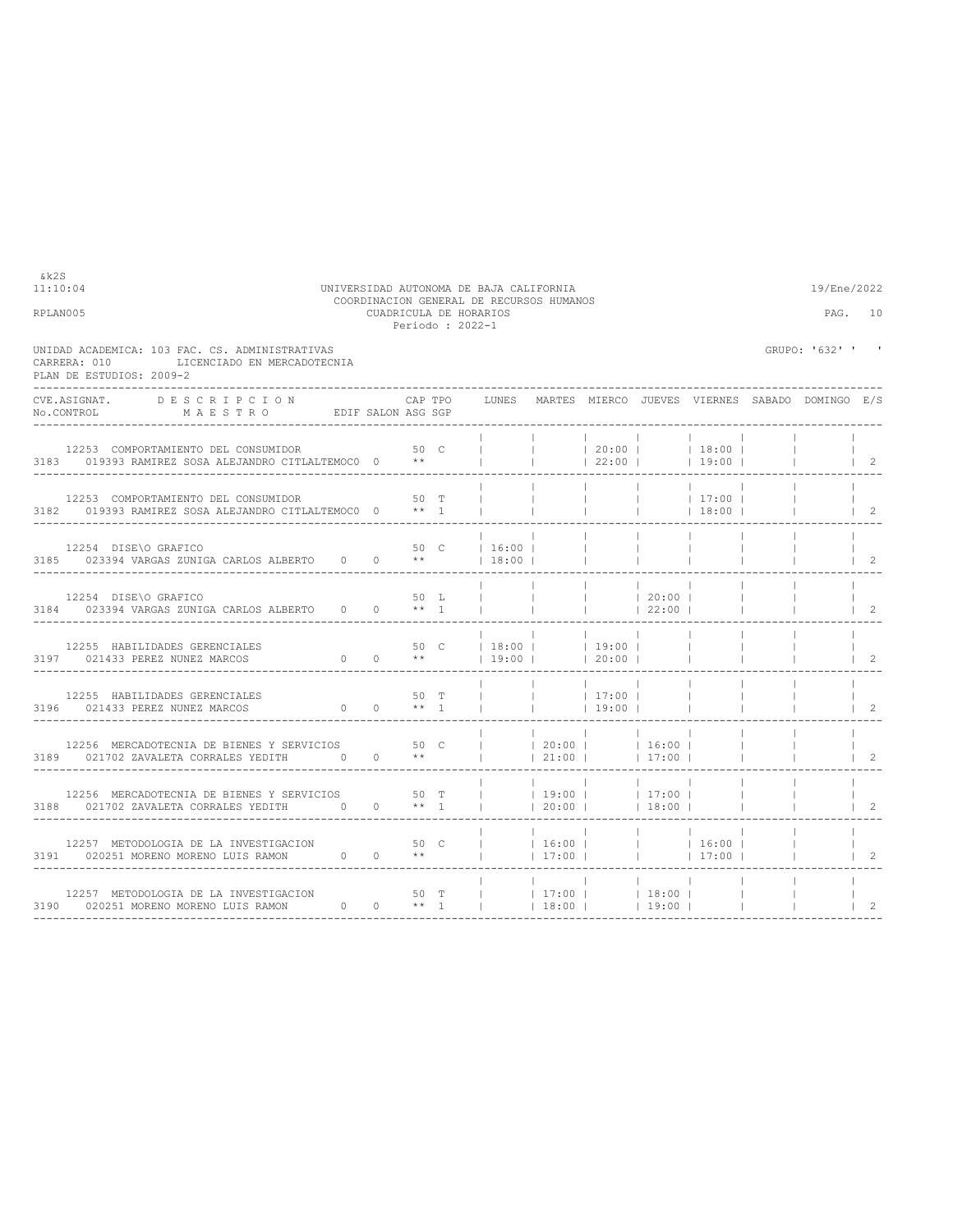| & k 2 S<br>11:10:04<br>RPLAN005                                                                                                                    | UNIVERSIDAD AUTONOMA DE BAJA CALIFORNIA<br>COORDINACION GENERAL DE RECURSOS HUMANOS<br>CUADRICULA DE HORARIOS<br>Periodo: 2022-1 |           |  |  |                            |  |                     |  |                                       |  |                |    |
|----------------------------------------------------------------------------------------------------------------------------------------------------|----------------------------------------------------------------------------------------------------------------------------------|-----------|--|--|----------------------------|--|---------------------|--|---------------------------------------|--|----------------|----|
| UNIDAD ACADEMICA: 103 FAC. CS. ADMINISTRATIVAS<br>CARRERA: 010<br>LICENCIADO EN MERCADOTECNIA<br>PLAN DE ESTUDIOS: 2009-2                          |                                                                                                                                  |           |  |  |                            |  |                     |  |                                       |  | GRUPO: '632' ' |    |
| CVE.ASIGNAT. DESCRIPCION CAPTPO LUNES MARTES MIERCO JUEVES VIERNES SABADO DOMINGO E/S<br>No.CONTROL MAESTRO EDIF SALON ASG SGP                     |                                                                                                                                  |           |  |  |                            |  |                     |  |                                       |  |                |    |
| $12258$ METODOS CUANTITATIVOS PARA LA TOMA DE DECIS 50 C $\,$   21:00   21:00  <br>3193 025346 DE LEON BERRONES JOSE ARTURO 0 0 **   22:00   22:00 |                                                                                                                                  |           |  |  |                            |  |                     |  |                                       |  |                |    |
| 12258 METODOS CUANTITATIVOS PARA LA TOMA DE DECIS 50 T<br>3192 025346 DE LEON BERRONES JOSE ARTURO $0 \times * 1$                                  |                                                                                                                                  |           |  |  |                            |  |                     |  | $1 \quad 19:00 \quad 1$<br>$121:00$ 1 |  |                |    |
| 12362 DESARROLLO SUSTENTABLE<br>3195 013422 VELASQUEZ MARTIN MARIA DE JESUS 0 0 **   21:00                                                         |                                                                                                                                  |           |  |  | 50 C   19:00               |  |                     |  |                                       |  |                | 6  |
| 12362 DESARROLLO SUSTENTABLE<br>3194 013422 VELASQUEZ MARTIN MARIA DE JESUS 0                                                                      |                                                                                                                                  | $0 + * 1$ |  |  | 50 P       18:00     19:00 |  | $ 19:00 $ $ 20:00 $ |  |                                       |  |                | -6 |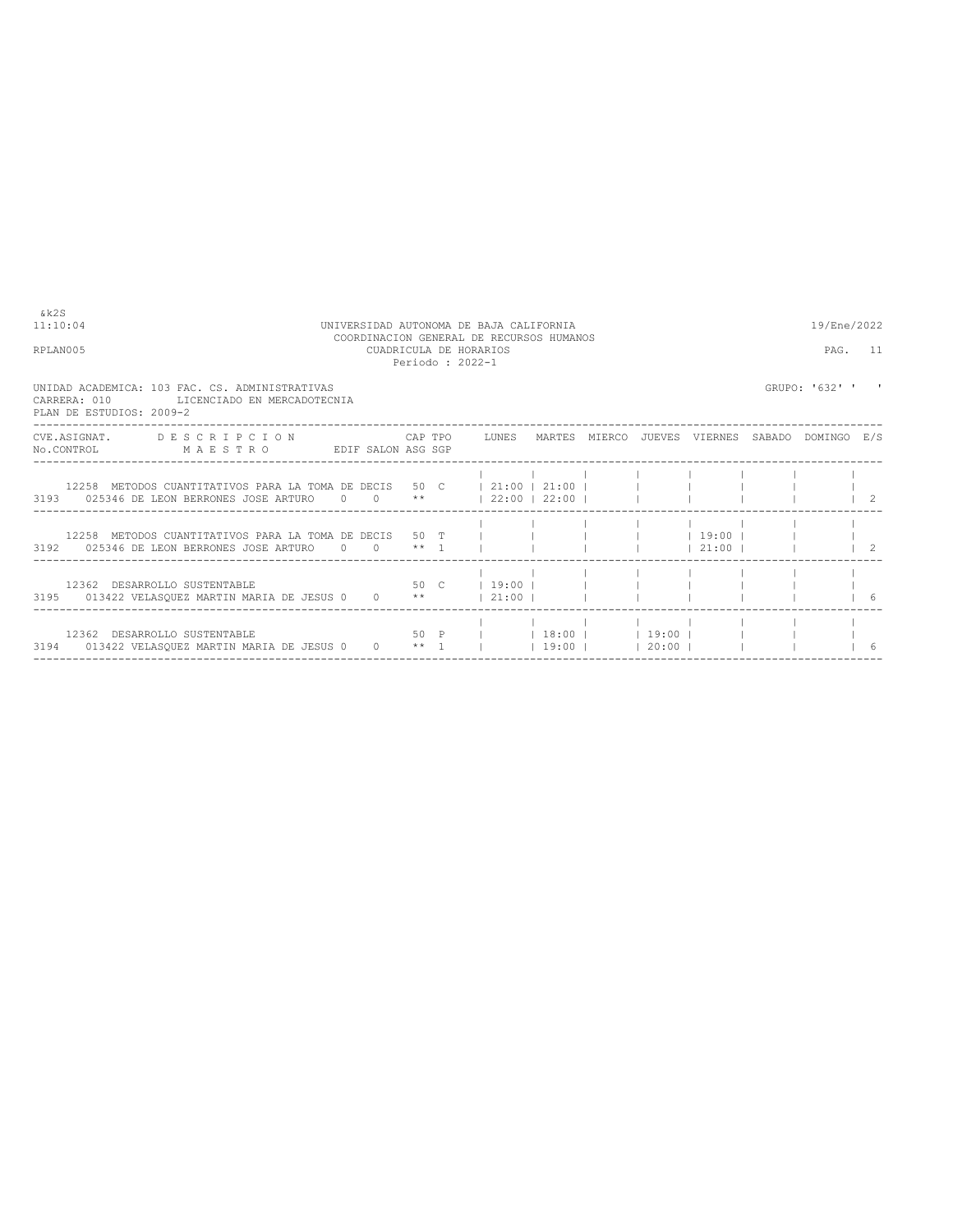| 11:10:04<br>RPLAN005 |                                                                                                                                                                                                                     |                        |         |      | UNIVERSIDAD AUTONOMA DE BAJA CALIFORNIA<br>COORDINACION GENERAL DE RECURSOS HUMANOS<br>CUADRICULA DE HORARIOS<br>Periodo : 2022-1 |                          |                                                                                                |                  |                                                                                                | 19/Ene/2022      | PAG. 12                          |
|----------------------|---------------------------------------------------------------------------------------------------------------------------------------------------------------------------------------------------------------------|------------------------|---------|------|-----------------------------------------------------------------------------------------------------------------------------------|--------------------------|------------------------------------------------------------------------------------------------|------------------|------------------------------------------------------------------------------------------------|------------------|----------------------------------|
|                      | UNIDAD ACADEMICA: 103 FAC. CS. ADMINISTRATIVAS<br>LICENCIADO EN MERCADOTECNIA<br>CARRERA: 010<br>PLAN DE ESTUDIOS: 2009-2                                                                                           |                        |         |      |                                                                                                                                   |                          |                                                                                                |                  |                                                                                                | GRUPO: '633' ' ' |                                  |
|                      | <b>DESCRIPCION</b><br>CVE.ASIGNAT.                                                                                                                                                                                  |                        | CAP TPO |      | LUNES MARTES MIERCO JUEVES VIERNES SABADO DOMINGO E/S                                                                             |                          |                                                                                                |                  |                                                                                                |                  |                                  |
|                      | 12253 COMPORTAMIENTO DEL CONSUMIDOR<br>3958 019393 RAMIREZ SOSA ALEJANDRO CITLALTEMOCO 0 **                                                                                                                         |                        | 50 C    |      |                                                                                                                                   |                          | 18:00 19:00 <br> 20:00 20:00                                                                   |                  |                                                                                                |                  | $\vert$ 2                        |
|                      | 12253 COMPORTAMIENTO DEL CONSUMIDOR<br>3957 019393 RAMIREZ SOSA ALEJANDRO CITLALTEMOCO 0 ** 1                                                                                                                       |                        |         | 50 T |                                                                                                                                   | $\sim$ 1.000 $\sim$      | $\begin{array}{ccccccc}   & &   & &   & 18:00 &   \\   & &   & &   & 19:00 &   \\ \end{array}$ |                  |                                                                                                |                  | $\begin{array}{ccc} \end{array}$ |
|                      | 12254 DISE\O GRAFICO<br>3960 023394 VARGAS ZUNIGA CARLOS ALBERTO 0 0 **                                                                                                                                             |                        | 50 C    |      |                                                                                                                                   | $\sim$ 100 $\sim$        |                                                                                                |                  | $\begin{array}{ccccccc}   & &   & &   & 16:00 &   \\   & &   & &   & 18:00 &   \\ \end{array}$ |                  | $1\quad 2$                       |
|                      | 12254 DISE\O GRAFICO<br>3959 023394 VARGAS ZUNIGA CARLOS ALBERTO 0 0 ** 1                                                                                                                                           |                        |         | 50 L |                                                                                                                                   | <b>Contract</b>          | $ $ 16:00  <br>$ $ 18:00                                                                       |                  |                                                                                                |                  | $\vert$ 2                        |
|                      | 12255 HABILIDADES GERENCIALES<br>3962 021433 PEREZ NUNEZ MARCOS                                                                                                                                                     | $0 \t 0 \t \star\star$ | 50 C    |      |                                                                                                                                   | <b>Contract Contract</b> |                                                                                                |                  | $ $ 22:00                                                                                      |                  | $\overline{2}$                   |
|                      | 12255 HABILIDADES GERENCIALES<br>3961 021433 PEREZ NUNEZ MARCOS 0 0 ** 1   22:00                                                                                                                                    |                        |         |      | 50 T   20:00                                                                                                                      |                          | <b>Contract</b>                                                                                |                  |                                                                                                |                  | $\overline{2}$                   |
|                      | 12256 MERCADOTECNIA DE BIENES Y SERVICIOS 50 C<br>3964 021702 ZAVALETA CORRALES YEDITH 0 0 **                                                                                                                       |                        |         |      |                                                                                                                                   | <b>Contractor</b>        | <b>Contract Contract</b>                                                                       | 20:00 <br> 22:00 |                                                                                                |                  | 2                                |
|                      | 12256 MERCADOTECNIA DE BIENES Y SERVICIOS $\begin{array}{c cccccc} & 50 & T &   &   & 17:00 &   & 17:00 \\ 3963 & 021702 & \text{ZAVALETA CORRALES YEDITH} & 0 & 0 & ** & 1 &   & 18:00 &   & 18:00 \\ \end{array}$ |                        |         |      |                                                                                                                                   |                          |                                                                                                |                  | $\sim$ 100 $\sim$                                                                              |                  |                                  |
|                      | 12257 METODOLOGIA DE LA INVESTIGACION 50 0 50 C<br>3966 020251 MORENO MORENO LUIS RAMON 0 0 **                                                                                                                      |                        |         |      | $ $ 18:00    <br>$ $ $ $ 20:00 $ $ $ $                                                                                            |                          |                                                                                                |                  |                                                                                                |                  |                                  |
|                      | 12257 METODOLOGIA DE LA INVESTIGACION 50 T   18:00    <br>3965 020251 MORENO MORENO LUIS RAMON 0 0 ** 1   20:00    <br>____________________________________                                                         |                        |         |      |                                                                                                                                   |                          |                                                                                                | <b>Contract</b>  |                                                                                                |                  | 2                                |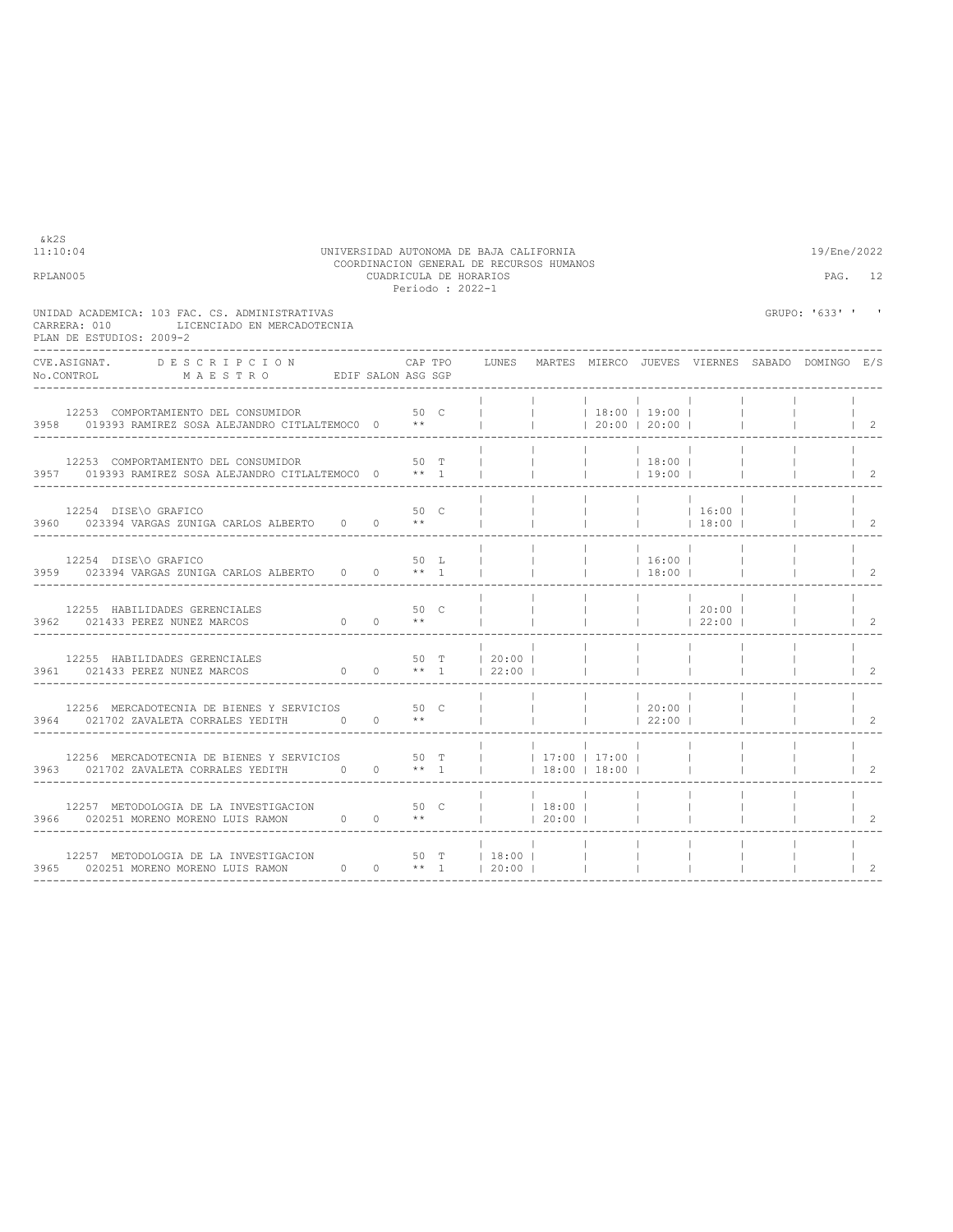| 8 k 2 S<br>11:10:04<br>RPLAN005                                                                                                |                        |      | UNIVERSIDAD AUTONOMA DE BAJA CALIFORNIA<br>COORDINACION GENERAL DE RECURSOS HUMANOS<br>CUADRICULA DE HORARIOS<br>Periodo: 2022-1 |                                   |  |                           | 19/Ene/2022<br>PAG. 13 |  |
|--------------------------------------------------------------------------------------------------------------------------------|------------------------|------|----------------------------------------------------------------------------------------------------------------------------------|-----------------------------------|--|---------------------------|------------------------|--|
| UNIDAD ACADEMICA: 103 FAC. CS. ADMINISTRATIVAS<br>CARRERA: 010<br>LICENCIADO EN MERCADOTECNIA<br>PLAN DE ESTUDIOS: 2009-2      |                        |      |                                                                                                                                  |                                   |  |                           | GRUPO: '633' '         |  |
| CVE.ASIGNAT. DESCRIPCION CAPTPO LUNES MARTES MIERCO JUEVES VIERNES SABADO DOMINGO E/S<br>No.CONTROL MAESTRO EDIF SALON ASG SGP |                        |      |                                                                                                                                  |                                   |  |                           |                        |  |
| 12258 METODOS CUANTITATIVOS PARA LA TOMA DE DECIS 50 C<br>3968 023442 OLMEDO NOGUERA CELIA NOEMI 0 0 **                        |                        |      |                                                                                                                                  | $1$ 16:00 16:00 1<br> 17:00 17:00 |  |                           |                        |  |
| 12258 METODOS CUANTITATIVOS PARA LA TOMA DE DECIS - 50 T<br>3967 023442 OLMEDO NOGUERA CELIA NOEMI 0 0 ** 1                    |                        |      |                                                                                                                                  |                                   |  | $1$ 18:00 1<br>$120:00$ 1 |                        |  |
| 12362 DESARROLLO SUSTENTABLE<br>3970 024140 REYES PAZOS MARCELA                                                                | $0 \t 0 \t \star\star$ | 50 C | $1 \t 20:00 \t 1$                                                                                                                | $122:00$ 1                        |  |                           |                        |  |
| 12362 DESARROLLO SUSTENTABLE<br>3969 024140 REYES PAZOS MARCELA                                                                | $\Omega$               |      | 50 P   16:00    <br>$0 \qquad$ ** 1   18:00                                                                                      |                                   |  |                           |                        |  |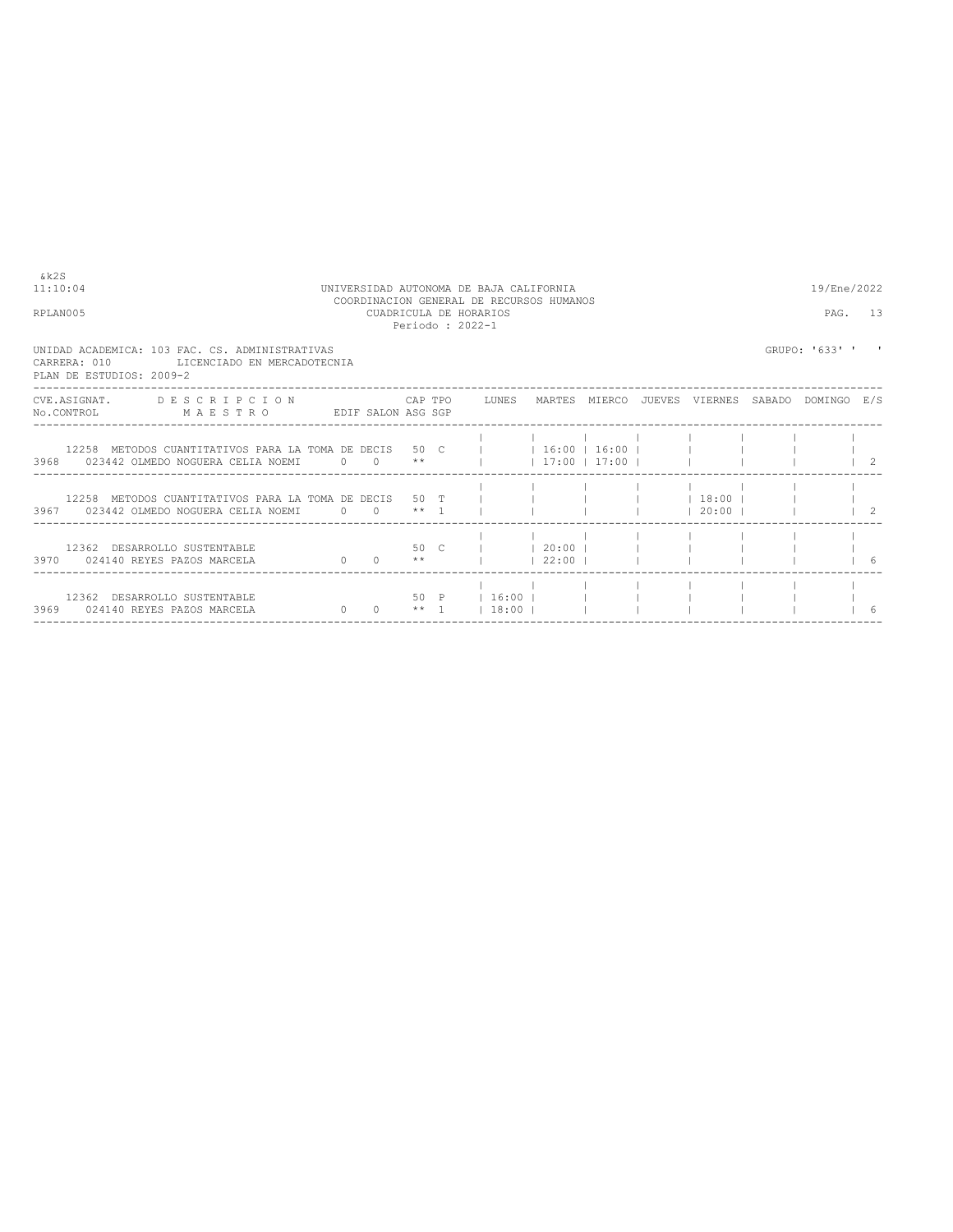|                                                                                                                           |                                                                             |      |                             | Periodo : 2022-1 |                             |                          |                                  |                                      |                                        |                                                               |                                  |
|---------------------------------------------------------------------------------------------------------------------------|-----------------------------------------------------------------------------|------|-----------------------------|------------------|-----------------------------|--------------------------|----------------------------------|--------------------------------------|----------------------------------------|---------------------------------------------------------------|----------------------------------|
| UNIDAD ACADEMICA: 103 FAC. CS. ADMINISTRATIVAS<br>LICENCIADO EN MERCADOTECNIA<br>CARRERA: 010<br>PLAN DE ESTUDIOS: 2009-2 |                                                                             |      |                             |                  |                             |                          |                                  |                                      |                                        | GRUPO: '641' ' '                                              |                                  |
| CVE.ASIGNAT. DESCRIPCION CAPTPO<br>No.CONTROL MAESTRO EDIFSALON ASGSGP                                                    |                                                                             |      |                             |                  |                             |                          |                                  |                                      |                                        | CAP TPO LUNES MARTES MIERCO JUEVES VIERNES SABADO DOMINGO E/S |                                  |
| 12259 DESARROLLO DE PRODUCTOS<br>1806 013385 TAPIA BOLFETA OSCAR                                                          | $\begin{matrix} & & & 40 & \text{C} \\ 0 & & 0 & & \star\star \end{matrix}$ |      |                             |                  |                             |                          |                                  | $ $   8:00   7:00  <br>  9:00   8:00 |                                        |                                                               | $\begin{array}{ccc} \end{array}$ |
| 12259 DESARROLLO DE PRODUCTOS                                                                                             |                                                                             |      |                             |                  |                             | 40 T   7:00   7:00       |                                  | <b>Contract</b>                      |                                        |                                                               | $\overline{2}$                   |
| 12260 INVESTIGACION DE MERCADOS<br>310 021702 ZAVALETA CORRALES YEDITH 0 0 **   10:00     11:00   11:00                   |                                                                             | 40 с |                             |                  |                             |                          |                                  |                                      | $ $ 19:00   19:00   9:00               |                                                               | $1 \quad 2$                      |
| 12260 INVESTIGACION DE MERCADOS<br>309 021702 ZAVALETA CORRALES YEDITH 0 0 ** 1                                           |                                                                             |      | 40 P                        |                  | $\frac{1}{1}$ $\frac{1}{1}$ |                          | $1\quad 9:00$ 1<br> 11:00        |                                      |                                        |                                                               | $1\quad 2$                       |
| 12261 PRESUPUESTOS Y COSTOS<br>312 025108 LIZARRAGA HERNANDEZ LUZ MERCEDES0                                               |                                                                             |      | 40 C<br>$0 \longrightarrow$ |                  |                             |                          | $1 \t7:00 \t1$<br>$1 \t9:00 \t1$ |                                      |                                        |                                                               | 2                                |
| 12261 PRESUPUESTOS Y COSTOS<br>311 025108 LIZARRAGA HERNANDEZ LUZ MERCEDES0 0 ** 1                                        |                                                                             |      | 40 T                        |                  |                             |                          |                                  | <b>Contract Contract</b>             | $1 \t7:00 \t1$<br>$1 \t9:00 \t1$       |                                                               | $1 \quad 2$                      |
|                                                                                                                           |                                                                             |      |                             |                  |                             | <b>Contract Contract</b> |                                  | $12:00$   8:00  <br>$14:00$   9:00   |                                        |                                                               | $\overline{2}$                   |
| 12262 PUBLICIDAD $40$ P   9:00     1<br>313 023009 ROCHA REYES FELICITAS 0 0 ** 1   10:00                                 |                                                                             |      |                             |                  |                             |                          |                                  |                                      |                                        |                                                               | $\mathcal{L}$                    |
| 12263 RELACIONES PUBLICAS<br>316 017153 GONZALEZ ESPINOZA MAYDA 0 0 **                                                    |                                                                             |      | 40 C                        |                  |                             | <b>Contractor</b>        |                                  |                                      | $ 11:00 $ $ 11:00 $<br>$12:00$   12:00 |                                                               | 2                                |
| 12263 RELACIONES PUBLICAS<br>315 017153 GONZALEZ ESPINOZA MAYDA                                                           | $\sim$ 0                                                                    |      | 40 T<br>$0 \times 1$        |                  |                             |                          |                                  | $ $ 9:00                             |                                        |                                                               | $\overline{c}$                   |

----------------------------------------------------------------------------------------------------------------------------------

11:10:04 UNIVERSIDAD AUTONOMA DE BAJA CALIFORNIA 19/Ene/2022 COORDINACION GENERAL DE RECURSOS HUMANOS RPLAN005 CUADRICULA DE HORARIOS PAG. 14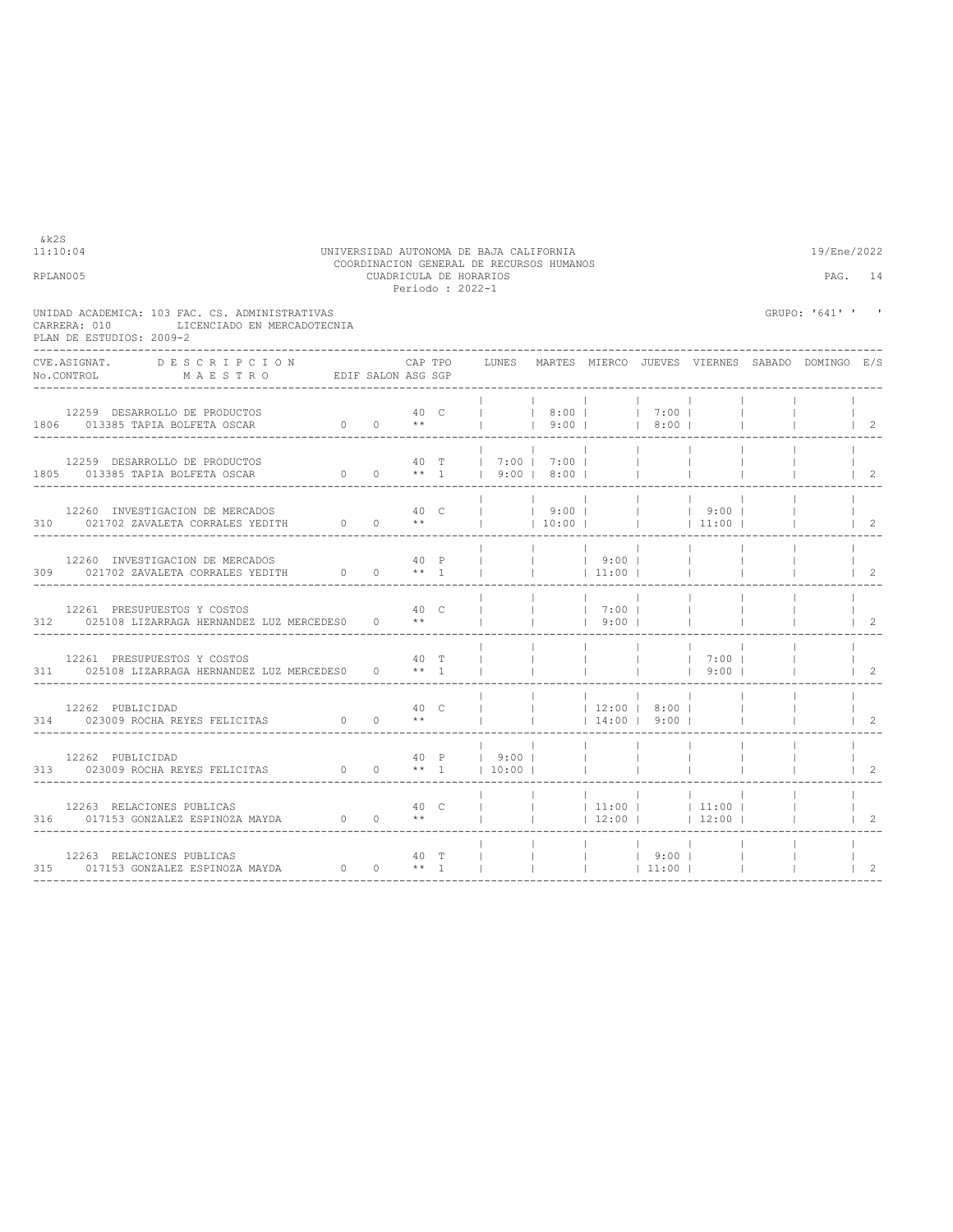| 11:10:04                                 |                                                                               |              |                    |               |                 | UNIVERSIDAD AUTONOMA DE BAJA CALIFORNIA<br>COORDINACION GENERAL DE RECURSOS HUMANOS |               |                               |                        |        | 19/Ene/2022    |                |
|------------------------------------------|-------------------------------------------------------------------------------|--------------|--------------------|---------------|-----------------|-------------------------------------------------------------------------------------|---------------|-------------------------------|------------------------|--------|----------------|----------------|
| RPLAN005                                 |                                                                               |              |                    |               | Periodo: 2022-1 | CUADRICULA DE HORARIOS                                                              |               |                               |                        |        | PAG.           | 15             |
| CARRERA: 010<br>PLAN DE ESTUDIOS: 2009-2 | UNIDAD ACADEMICA: 103 FAC. CS. ADMINISTRATIVAS<br>LICENCIADO EN MERCADOTECNIA |              |                    |               |                 |                                                                                     |               |                               |                        |        | GRUPO: '641' ' |                |
| CVE ASIGNAT.<br>No.CONTROL               | DESCRIPCION<br>MAESTRO                                                        |              | EDIF SALON ASG SGP | CAP TPO       |                 | LUNES                                                                               | MARTES MIERCO | JUEVES                        | VIERNES                | SABADO | DOMINGO E/S    |                |
| 318                                      | 12265 MERCADOTECNIA ESTRATEGICA<br>020986 MEJIA VELEZ ANA CATALINA            | $0 \qquad 0$ |                    | 40 C<br>$* *$ |                 |                                                                                     |               |                               | $12:00$  <br>$14:00$ 1 |        |                | $\overline{2}$ |
| 217                                      | 12265 MERCADOTECNIA ESTRATEGICA                                               |              |                    | 40 T          |                 | $12:00$                                                                             |               | $12:00$ 1<br>$1.14 \cdot 001$ |                        |        |                | $\gamma$       |

|     | CVE.ASIGNAT.<br>No.CONTROL | DESCRIPCION<br>MAESTRO                                             | EDIF SALON ASG SGP                           |      | CAP TPO              | LUNES                                    | MARTES | MIERCO                     | JUEVES  | VIERNES          | SABADO | DOMINGO | E/S        |
|-----|----------------------------|--------------------------------------------------------------------|----------------------------------------------|------|----------------------|------------------------------------------|--------|----------------------------|---------|------------------|--------|---------|------------|
| 318 |                            | 12265 MERCADOTECNIA ESTRATEGICA<br>020986 MEJIA VELEZ ANA CATALINA | $\begin{array}{cccc} 0 & 0 \end{array}$      | 40 C | $* *$                |                                          |        |                            |         | 12:00 <br> 14:00 |        |         |            |
| 317 |                            | 12265 MERCADOTECNIA ESTRATEGICA<br>020986 MEJIA VELEZ ANA CATALINA | $\begin{array}{ccc} & & 0 & & 0 \end{array}$ | 40 T | $***\quad1$          | $12:00$  <br>$1\,3:00$ $1$ $1\,4:00$ $1$ |        | 12:00                      |         |                  |        |         |            |
| 320 |                            | 12363 POSICIONAMIENTO<br>022242 CASAS PAEZ MONICA CLAUDIA 0 0      |                                              |      | 40 C<br>$\star\star$ | 10:001<br>$12:00$ 1                      |        |                            |         |                  |        |         |            |
| 319 |                            | 12363 POSICIONAMIENTO<br>022242 CASAS PAEZ MONICA CLAUDIA          | $0\qquad 0$                                  |      | $***$ 1              | 40 T                                     |        | 10:00   11:00  <br>$11:00$ | $12:00$ |                  |        |         | $\epsilon$ |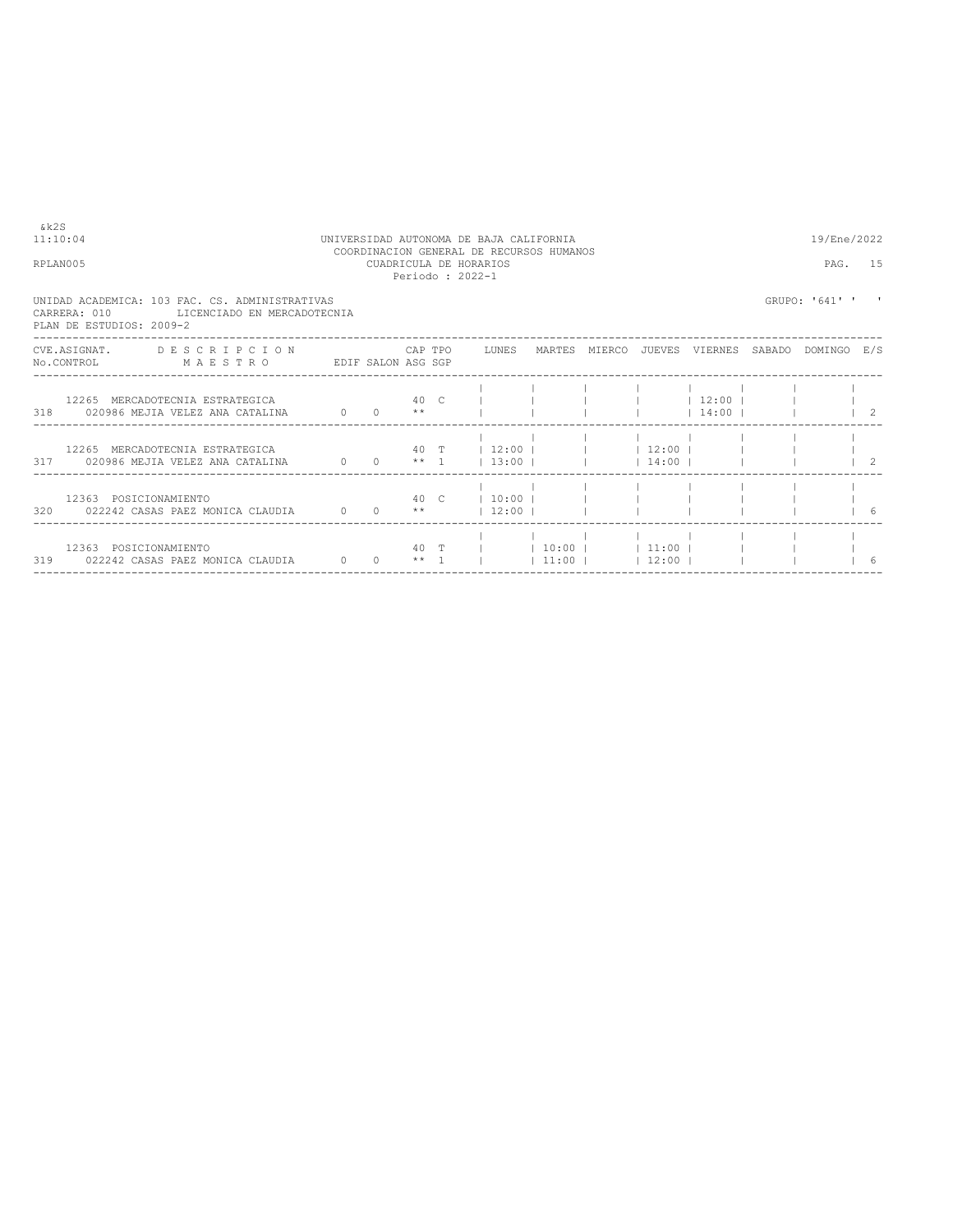| RPLAN005                                                                                                                                           |                                   | CUADRICULA DE HORARIOS<br>Periodo: 2022-1 |                                                               |                 |                                                   |                                            |                                                              | PAG.                                            | 16                         |
|----------------------------------------------------------------------------------------------------------------------------------------------------|-----------------------------------|-------------------------------------------|---------------------------------------------------------------|-----------------|---------------------------------------------------|--------------------------------------------|--------------------------------------------------------------|-------------------------------------------------|----------------------------|
| UNIDAD ACADEMICA: 103 FAC. CS. ADMINISTRATIVAS<br>LICENCIADO EN MERCADOTECNIA<br>CARRERA: 010<br>PLAN DE ESTUDIOS: 2009-2                          |                                   |                                           |                                                               |                 |                                                   |                                            |                                                              | GRUPO: '642' ' '                                |                            |
| CVE.ASIGNAT.<br>DESCRIPCION<br>MAESTRO EDIFSALON ASG SGP<br>No.CONTROL                                                                             | CAP TPO                           |                                           | LUNES                                                         |                 |                                                   |                                            |                                                              | MARTES MIERCO JUEVES VIERNES SABADO DOMINGO E/S |                            |
| 12259 DESARROLLO DE PRODUCTOS<br>$3495$ 022242 CASAS PAEZ MONICA CLAUDIA 0 0 **                                                                    | 35 C                              |                                           | $19:00$  <br> 21:00                                           |                 |                                                   |                                            |                                                              |                                                 | $\overline{2}$             |
| 12259 DESARROLLO DE PRODUCTOS<br>321 022242 CASAS PAEZ MONICA CLAUDIA 0 0 ** 1                                                                     | 35 T                              |                                           | $\mathbf{1}$                                                  | <b>Contract</b> |                                                   |                                            | $ $ 18:00   19:00   19:00  <br>$\vert$ 19:00   20:00   20:00 |                                                 | $\vert$ 2                  |
| $\begin{tabular}{lcccccc} 12260 & INVESTIGACION DE MERCADOS & 0 & 35 & C \\ 324 & 015825 NAVARRO RODRIGUEZ FERNANDO & 0 & 0 & ** \\ \end{tabular}$ | 35 C                              |                                           | $\mathbb{L}$                                                  |                 | 22:00                                             |                                            | $ $ $ $ 20:00 $ $ $ $ 16:00 $ $<br> 17:00                    |                                                 | $\overline{\phantom{0}}^2$ |
| 12260 INVESTIGACION DE MERCADOS $323$ 015825 NAVARRO RODRIGUEZ FERNANDO $0$ 0 ** 1                                                                 |                                   |                                           | 35 P   15:00  <br>16:00                                       |                 | <b>Contract Contract</b>                          |                                            |                                                              |                                                 | $\overline{2}$             |
| 12260 INVESTIGACION DE MERCADOS                                                                                                                    | 35 P                              |                                           |                                                               |                 |                                                   | $\blacksquare$<br><b>Contract Contract</b> | $ $ 15:00  <br>$16:00$                                       |                                                 | 2                          |
| 12261 PRESUPUESTOS Y COSTOS<br>3481 027843 SARMIENTO PRIETO ANA CHRISTIAN 0                                                                        | 35 C<br>$0 \rightarrow \ast \ast$ |                                           |                                                               |                 | <b>Contract Contract</b><br>$ $ 16:00  <br> 18:00 |                                            |                                                              |                                                 | 2                          |
| 12261 PRESUPUESTOS Y COSTOS<br>3480 027843 SARMIENTO PRIETO ANA CHRISTIAN 0 0 ** 1                                                                 |                                   |                                           | 35 T     18:00     16:00  <br>$\mathbf{1}$                    |                 | $\blacksquare$<br>$19:00$ $17:00$ $1$             |                                            |                                                              |                                                 | 2                          |
| 12262 PUBLICIDAD<br>3172 023659 VAZQUEZ ALCAZAR PATRICIO ROBERTOO                                                                                  | $0 \longrightarrow$               |                                           | 35 C   21:00   16:00  <br>$\vert$ 22:00 $\vert$ 18:00 $\vert$ |                 |                                                   | <b>Contract Contract</b>                   |                                                              |                                                 | $\mathcal{L}$              |
| 12262 PUBLICIDAD<br>3171 023659 VAZOUEZ ALCAZAR PATRICIO ROBERTO0 0 ** 1                                                                           | 35 P                              |                                           |                                                               |                 | $\mathbb{R}^n$<br><b>Contractor</b>               | $\sim$ 1.000 $\sim$<br>$\sim$ 1<br>$19:00$ |                                                              |                                                 | 2                          |
| 12263 RELACIONES PUBLICAS<br>3501 017609 SANCHEZ OCAMPO CESAR                                                                                      |                                   |                                           | 35 C     20:00                                                | 22:00           | $\sim$ 1.0                                        | <b>Contract</b>                            |                                                              |                                                 | 2                          |

11:10:04 UNIVERSIDAD AUTONOMA DE BAJA CALIFORNIA 19/Ene/2022 COORDINACION GENERAL DE RECURSOS HUMANOS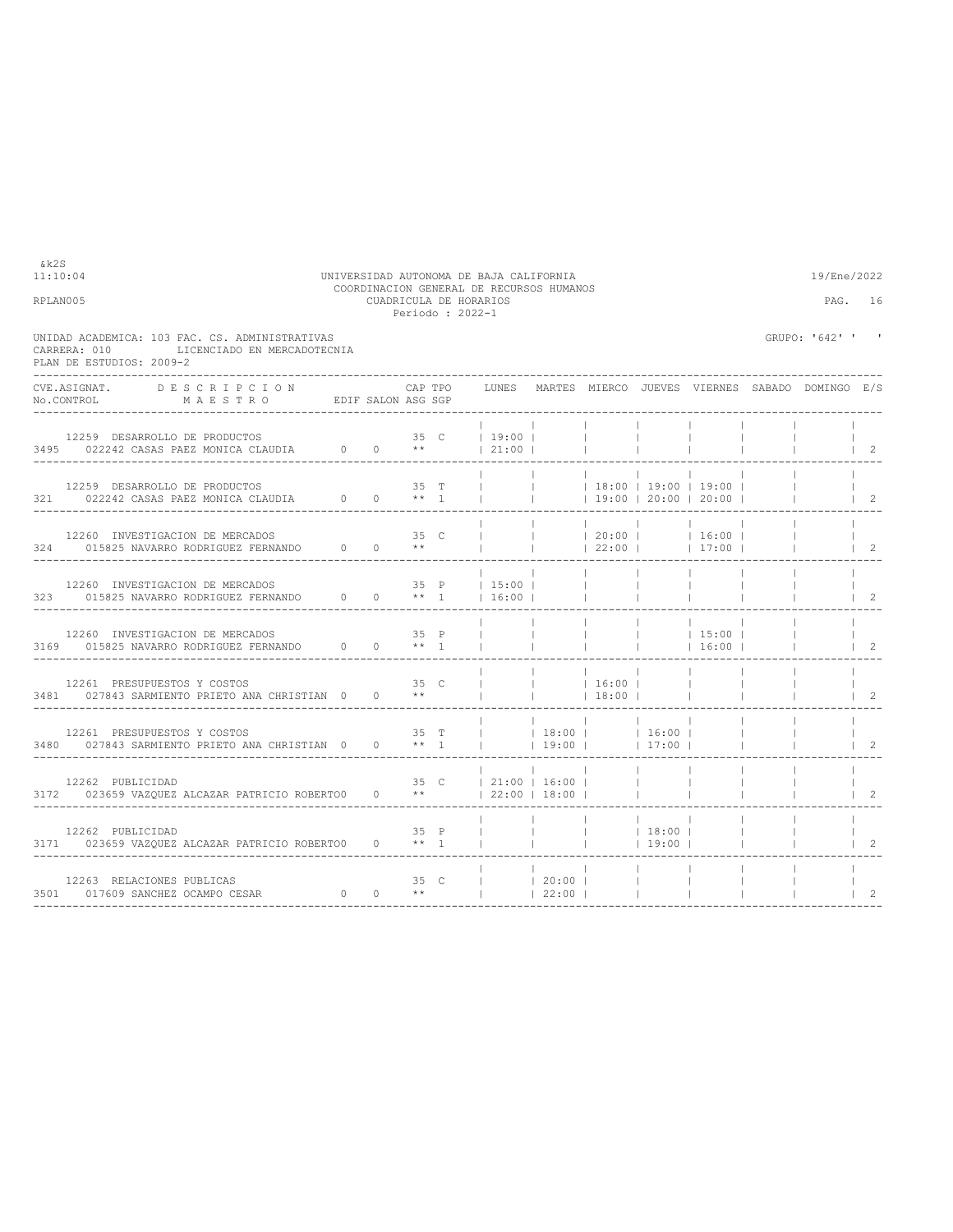| & k2S | 11:10:04<br>RPLAN005                                                                                                            |  |  | UNIVERSIDAD AUTONOMA DE BAJA CALIFORNIA<br>COORDINACION GENERAL DE RECURSOS HUMANOS<br>CUADRICULA DE HORARIOS<br>Periodo: 2022-1 |  |            |                                 | 19/Ene/2022<br>PAG. 17 |                                      |
|-------|---------------------------------------------------------------------------------------------------------------------------------|--|--|----------------------------------------------------------------------------------------------------------------------------------|--|------------|---------------------------------|------------------------|--------------------------------------|
|       | UNIDAD ACADEMICA: 103 FAC. CS. ADMINISTRATIVAS<br>CARRERA: 010<br>LICENCIADO EN MERCADOTECNIA<br>PLAN DE ESTUDIOS: 2009-2       |  |  |                                                                                                                                  |  |            |                                 | GRUPO: '642' ' '       |                                      |
|       | CVE.ASIGNAT. DESCRIPCION CAPTPO LUNES MARTES MIERCO JUEVES VIERNES SABADO DOMINGO E/S<br>No. CONTROL MAESTRO EDIF SALON ASG SGP |  |  |                                                                                                                                  |  |            |                                 |                        |                                      |
|       | 12263 RELACIONES PUBLICAS<br>12263 RELACIONES PUBLICAS<br>3482 017609 SANCHEZ OCAMPO CESAR 0 0 0 ** 1   20:00   20:00           |  |  | 35 T   19:00   19:00                                                                                                             |  |            |                                 |                        | $\begin{array}{ccc} & 2 \end{array}$ |
|       | 332 021702 ZAVALETA CORRALES YEDITH $0 \t 0 \t \star$                                                                           |  |  |                                                                                                                                  |  |            | $19:00$ $1$                     |                        | $1\quad 2$                           |
|       | $12265$ MERCADOTECNIA ESTRATEGICA $35$ T $\,$   16:00   $\,$  <br>331 021702 ZAVALETA CORRALES YEDITH 0 0 0 ** 1 19:00          |  |  |                                                                                                                                  |  |            |                                 |                        |                                      |
|       | 12363 POSICIONAMIENTO<br>334 013385 TAPIA BOLFETA OSCAR $0 \t 0 \t \star \t 1$                                                  |  |  | 35 C I I I 20:00 I                                                                                                               |  | $122:00$ 1 |                                 |                        |                                      |
|       | 12363 POSICIONAMIENTO<br>333 013385 TAPIA BOLFETA OSCAR 0 0 0 ** 1 1                                                            |  |  | $35$ T $\vert$                                                                                                                   |  |            | $1 \t 20:00 \t 1$<br>$122:00$ 1 |                        |                                      |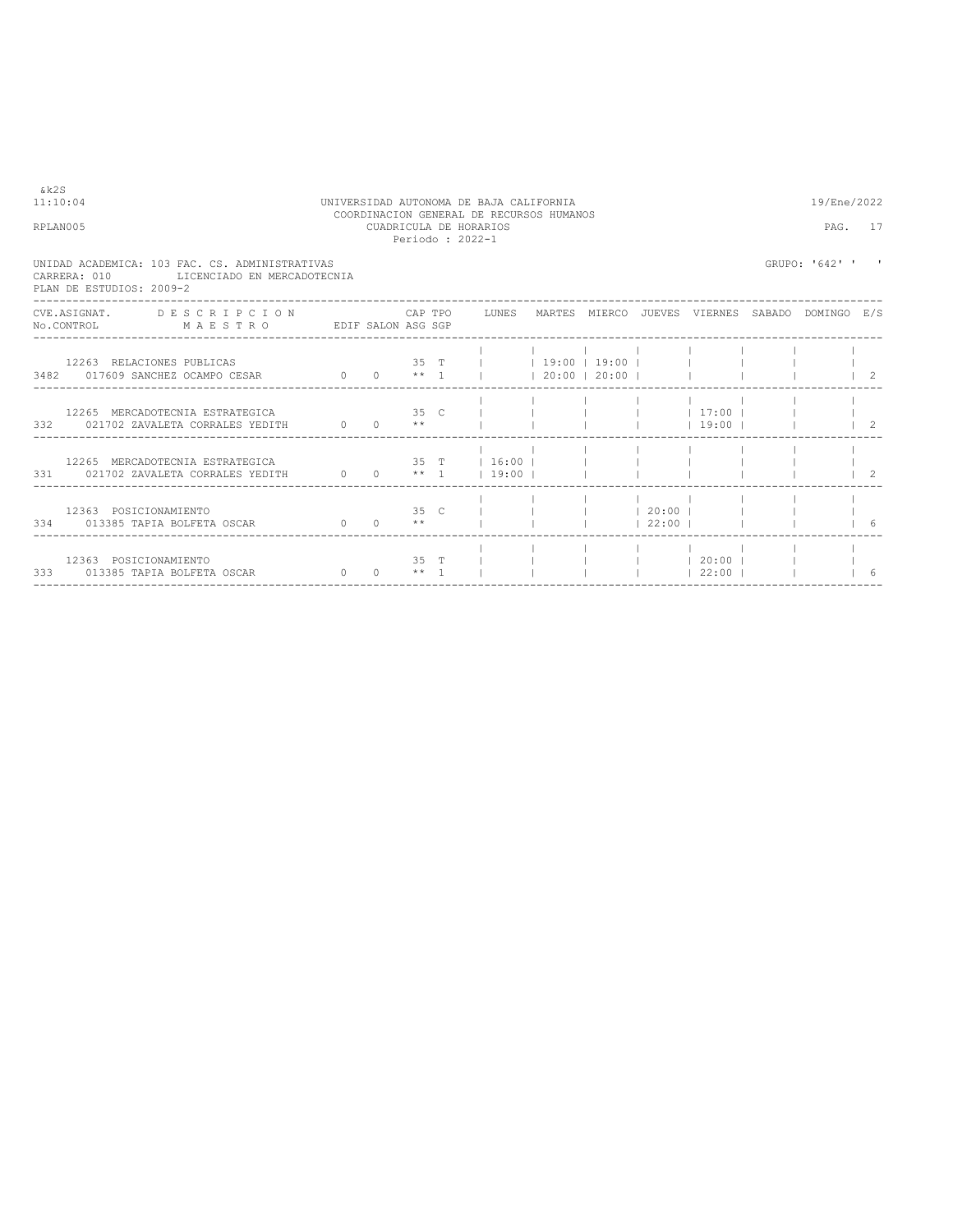| 11:10:04<br>RPLAN005 |                                                                                                                                                                                                   |  |      | Periodo : 2022-1 | UNIVERSIDAD AUTONOMA DE BAJA CALIFORNIA<br>COORDINACION GENERAL DE RECURSOS HUMANOS<br>CUADRICULA DE HORARIOS |                                 |                                                                                                |                                                      |                                        |                 | 19/Ene/2022      | PAG. 18                              |
|----------------------|---------------------------------------------------------------------------------------------------------------------------------------------------------------------------------------------------|--|------|------------------|---------------------------------------------------------------------------------------------------------------|---------------------------------|------------------------------------------------------------------------------------------------|------------------------------------------------------|----------------------------------------|-----------------|------------------|--------------------------------------|
|                      | UNIDAD ACADEMICA: 103 FAC. CS. ADMINISTRATIVAS<br>LICENCIADO EN MERCADOTECNIA<br>CARRERA: 010<br>PLAN DE ESTUDIOS: 2009-2                                                                         |  |      |                  |                                                                                                               |                                 |                                                                                                |                                                      |                                        |                 | GRUPO: '643' ' ' |                                      |
|                      | CVE.ASIGNAT.<br>DESCRIPCION<br>No.CONTROL MAESTRO EDIF SALON ASG SGP                                                                                                                              |  |      | CAP TPO          | LUNES MARTES MIERCO JUEVES VIERNES SABADO DOMINGO E/S                                                         |                                 |                                                                                                |                                                      |                                        |                 |                  |                                      |
|                      | 12259 DESARROLLO DE PRODUCTOS<br>4472 028942 MEJIA REYES JOSE ADRIAN $0$ 0 $**$                                                                                                                   |  | 35 C |                  |                                                                                                               | $\sim$ 1.                       |                                                                                                | <b>Contract Contract</b><br><b>Contract Contract</b> | 16:00 <br> 18:00                       |                 |                  | $\begin{array}{ccc} & 2 \end{array}$ |
|                      | 12259 DESARROLLO DE PRODUCTOS<br>4471 028942 MEJIA REYES JOSE ADRIAN 0 0 ** 1                                                                                                                     |  |      | $35$ T           | $\blacksquare$<br>$-1$                                                                                        | $\mathbb{R}$<br><b>Contract</b> | <b>Contract</b><br>$\begin{array}{ccccccc}   &   & 16:00 &   \\   &   & 19:00 &   \end{array}$ |                                                      |                                        |                 |                  | $\begin{array}{ccc} \end{array}$     |
|                      | 12260 INVESTIGACION DE MERCADOS $35$ C<br>4161 015825 NAVARRO RODRIGUEZ FERNANDO $0$ 0 **                                                                                                         |  |      |                  | $\frac{1}{20}$ 16:00   20:00                                                                                  | <b>Contract</b>                 |                                                                                                |                                                      | $ 15:00 $ $ 18:00 $                    |                 |                  | $1 \quad 2$                          |
|                      | 12260 INVESTIGACION DE MERCADOS                                                                                                                                                                   |  |      |                  | 35 P   18:00     16:00                                                                                        |                                 |                                                                                                |                                                      |                                        |                 |                  | $\overline{\phantom{0}}^2$           |
|                      | 12261 PRESUPUESTOS Y COSTOS 35 C<br>4163 027843 SARMIENTO PRIETO ANA CHRISTIAN 0 0 **     18:00                                                                                                   |  |      |                  | $\frac{1}{1}$ 16:00                                                                                           | <b>Contract Contract</b>        |                                                                                                |                                                      |                                        |                 |                  | 2                                    |
|                      | $35 T$   16:00  <br>12261 PRESUPUESTOS Y COSTOS<br>4162 027843 SARMIENTO PRIETO ANA CHRISTIAN 0 0 ** 1                                                                                            |  |      |                  | $18:00$                                                                                                       |                                 | <b>Contract Contract</b>                                                                       |                                                      |                                        |                 |                  |                                      |
|                      | 12262 PUBLICIDAD<br>4165 023659 VAZOUEZ ALCAZAR PATRICIO ROBERTO0 0 **   21:00   21:00                                                                                                            |  |      |                  | 35 C   19:00   20:00                                                                                          |                                 | $\sim$ 1.<br>$\sim$ 1.                                                                         |                                                      |                                        |                 |                  | 2                                    |
|                      | 12262 PUBLICIDAD 35 P   19:00   164 023659 VAZQUEZ ALCAZAR PATRICIO ROBERTOO 0 ** 1     20:00                                                                                                     |  |      |                  |                                                                                                               |                                 |                                                                                                | <b>Contract</b>                                      |                                        |                 |                  | $1 \quad 2$                          |
|                      | $12263 \quad \hbox{RELACIONES PUBLICAS} \qquad \qquad 35 \quad \hbox{C} \\ 4167 \qquad \hbox{017609 SANCHEZ OCAMPO CESAR} \qquad \qquad 0 \qquad \qquad 0 \qquad \quad ^{\star \star} \\$         |  |      |                  | and the contract of the contract                                                                              |                                 | <b>Contract Contract</b>                                                                       |                                                      | $ $ $ $ 20:00 $ $<br>$ $ $ $ 22:00 $ $ |                 |                  | $\mathfrak{D}$                       |
|                      | $12263 \quad \hbox{RELACIONES PUBLICAS} \qquad \qquad 35 \quad \hbox{T} \\ 4166 \qquad 017609 \quad \hbox{SANCEEZ OCAMPO CESAR} \qquad \qquad 0 \qquad \qquad 0 \qquad \quad \star \star \quad 1$ |  |      |                  |                                                                                                               |                                 |                                                                                                |                                                      | <b>Contract Contract</b>               | <b>Contract</b> |                  | $\overline{2}$                       |

&k2S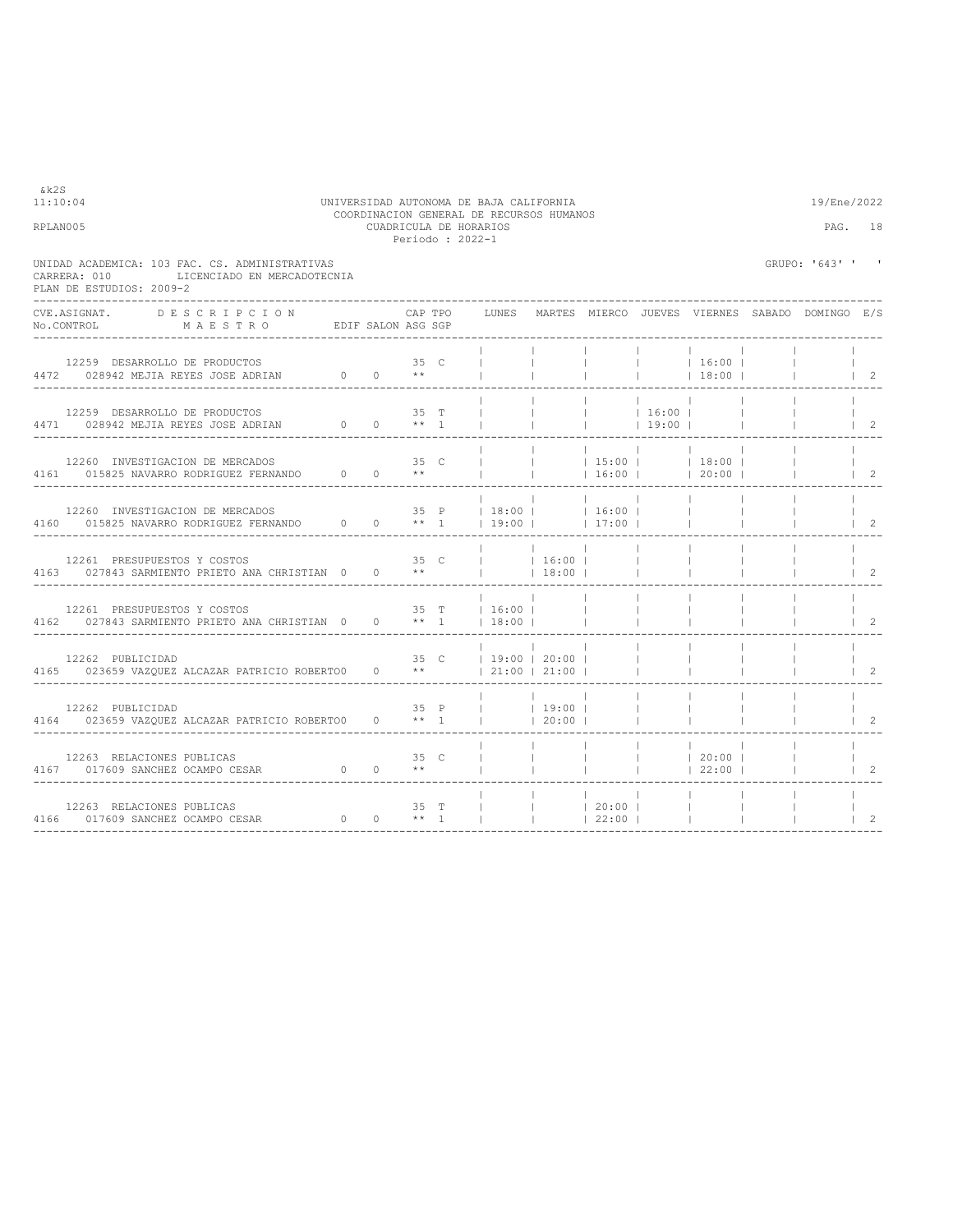| RPLAN005                                                                                                                       |  | Periodo: 2022-1 | COORDINACION GENERAL DE RECURSOS HUMANOS<br>CUADRICULA DE HORARIOS |                     |  | PAG.           | 19                              |
|--------------------------------------------------------------------------------------------------------------------------------|--|-----------------|--------------------------------------------------------------------|---------------------|--|----------------|---------------------------------|
| UNIDAD ACADEMICA: 103 FAC. CS. ADMINISTRATIVAS<br>CARRERA: 010 LICENCIADO EN MERCADOTECNIA<br>PLAN DE ESTUDIOS: 2009-2         |  |                 |                                                                    |                     |  | GRUPO: '643' ' |                                 |
| CVE.ASIGNAT. DESCRIPCION CAPTPO LUNES MARTES MIERCO JUEVES VIERNES SABADO DOMINGO E/S<br>No.CONTROL MAESTRO EDIF SALON ASG SGP |  |                 |                                                                    |                     |  |                |                                 |
| $0 \t 0 \t *\t\t*\t$<br>4169 023569 PEREZ MORALES ELIZABETH                                                                    |  |                 |                                                                    | $ 19:00 $ $ 22:00 $ |  |                | $\begin{array}{cc} \end{array}$ |
| 12265 MERCADOTECNIA ESTRATEGICA<br>$0 \quad 0 \quad * \quad 1$<br>4168 023569 PEREZ MORALES ELIZABETH                          |  |                 | 35 T       17:00   19:00                                           |                     |  |                |                                 |
| 12363 POSICIONAMIENTO<br>$0 \t 0 \t *\t\t*$<br>4171 013385 TAPIA BOLFETA OSCAR                                                 |  |                 | 35 C       18:00                                                   | $120:00$ 1          |  |                | 16                              |
| 12363 POSICIONAMIENTO<br>4170 013385 TAPIA BOLFETA OSCAR                                                                       |  |                 | 35 T   21:00   21:00  <br>0 0 $**$ 1   22:00   22:00               |                     |  |                | 6                               |

## 11:10:04 UNIVERSIDAD AUTONOMA DE BAJA CALIFORNIA 19/Ene/2022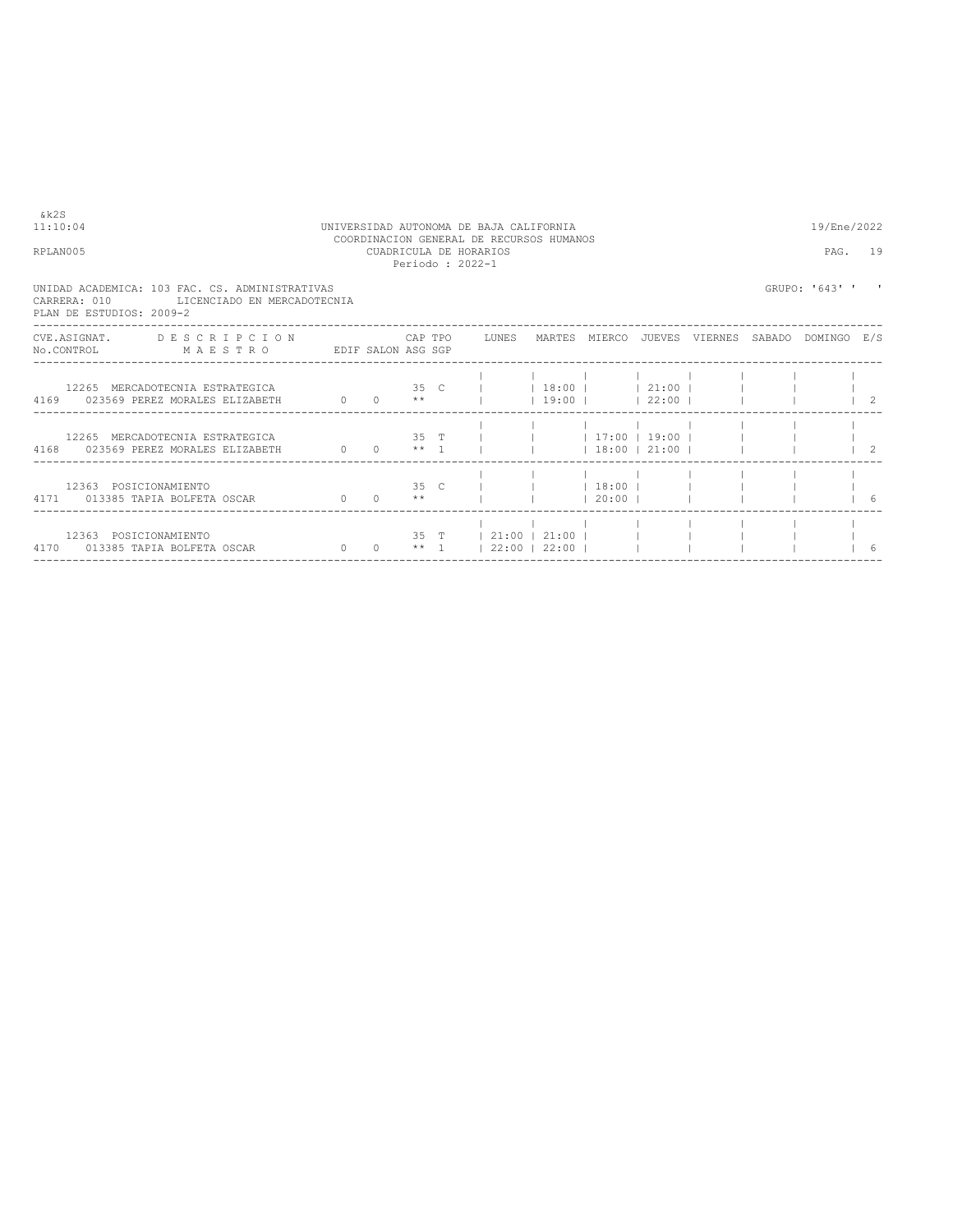| RPLAN005 |                                                                                                                                                                                                                                                                                                                                                                                                                                            |                     | CUADRICULA DE HORARIOS<br>Periodo: 2022-1 | COORDINACION GENERAL DE RECURSOS HUMANOS   |                   |                          |                                |                                                     | PAG.                                                          | 20                                   |
|----------|--------------------------------------------------------------------------------------------------------------------------------------------------------------------------------------------------------------------------------------------------------------------------------------------------------------------------------------------------------------------------------------------------------------------------------------------|---------------------|-------------------------------------------|--------------------------------------------|-------------------|--------------------------|--------------------------------|-----------------------------------------------------|---------------------------------------------------------------|--------------------------------------|
|          | UNIDAD ACADEMICA: 103 FAC. CS. ADMINISTRATIVAS<br>LICENCIADO EN MERCADOTECNIA<br>CARRERA: 010<br>PLAN DE ESTUDIOS: 2009-2                                                                                                                                                                                                                                                                                                                  |                     |                                           |                                            |                   |                          |                                |                                                     | GRUPO: '651' ' '                                              |                                      |
|          | CVE.ASIGNAT. DESCRIPCION<br>$\verb No.CONTROL  \qquad \qquad \verb M A E S T R O  \qquad \qquad \verb EDIF SALON ASG SGP  \qquad \qquad \verb N.75122  \qquad \qquad \verb N.75122  \qquad \qquad \verb N.75122  \qquad \qquad \verb N.75122  \qquad \qquad \verb N.75122  \qquad \qquad \verb N.75122  \qquad \qquad \verb N.75122  \qquad \qquad \verb N.75122  \qquad \qquad \verb N.75122  \qquad \qquad \verb N.75122  \qquad \qquad$ |                     |                                           |                                            |                   |                          |                                |                                                     | CAP TPO LUNES MARTES MIERCO JUEVES VIERNES SABADO DOMINGO E/S |                                      |
|          |                                                                                                                                                                                                                                                                                                                                                                                                                                            |                     |                                           |                                            |                   |                          |                                |                                                     | $\sim$ 1.0 $\sim$                                             | $\vert$ 2                            |
|          | $12264$ ANALISIS DE MERCADOS $$35$$ $125\,$ $1022241$ VELA REYNA JUAN BENITO $$**$$ $1$                                                                                                                                                                                                                                                                                                                                                    |                     | $35$ T                                    |                                            | <b>Contractor</b> | 11:00 <br>$ $ 12:00      |                                |                                                     |                                                               | $\vert$ 2                            |
|          | 12266 MERCADOTECNIA DE PRODUCTOS Y MARCAS 65 35 C<br>338 023631 ROQUE ABUNDIS GABRIELA ERENDIRA 0                                                                                                                                                                                                                                                                                                                                          | $0 \longrightarrow$ |                                           |                                            |                   |                          |                                | $ $ $ $ $ $ 9:00 $ $ 12:00 $ $<br>$ $ 11:00   13:00 |                                                               | $\begin{array}{ccc} \end{array}$     |
|          | 12266 MERCADOTECNIA DE PRODUCTOS Y MARCAS 35 P     9:00    <br>337 023631 ROQUE ABUNDIS GABRIELA ERENDIRA 0                                                                                                                                                                                                                                                                                                                                |                     | $0 \longrightarrow$ $*$ 1                 | <b>College</b>                             | 11:00             |                          | <b>Contract Contract</b>       |                                                     |                                                               | $\begin{array}{ccc} & 2 \end{array}$ |
|          | 12267 FINANZAS APLICADAS A LA MERCADOTECNIA $35$ C $17:00$    <br>025108 LIZARRAGA HERNANDEZ LUZ MERCEDES0 0 **   9:00    <br>340 025108 LIZARRAGA HERNANDEZ LUZ MERCEDES0                                                                                                                                                                                                                                                                 |                     |                                           |                                            |                   | <b>Contract Contract</b> | $\mathbb{R}$                   |                                                     |                                                               |                                      |
|          | 12267 FINANZAS APLICADAS A LA MERCADOTECNIA $35$ T     7:00   339 025108 LIZARRAGA HERNANDEZ LUZ MERCEDES0 0 ** 1     9:00                                                                                                                                                                                                                                                                                                                 |                     |                                           |                                            |                   |                          | <b>College</b><br>$\mathbb{R}$ |                                                     |                                                               | $1\quad 2$                           |
|          |                                                                                                                                                                                                                                                                                                                                                                                                                                            |                     |                                           | $19:00$ $1$                                |                   |                          |                                |                                                     |                                                               | $1 \quad 2$                          |
|          | 12268 VENTAS                                                                                                                                                                                                                                                                                                                                                                                                                               |                     | $35$ T                                    | $\mathbb{R}^n$<br><b>Contract Contract</b> | <b>Contractor</b> |                          |                                | $ $ 10:00   9:00                                    | $\sim$ 1.000 $\sim$                                           | $1\quad 2$                           |
|          | 12358 ADMINISTRACION DE LAS RELACIONES CON LOS CL 35 C                                                                                                                                                                                                                                                                                                                                                                                     |                     |                                           | and the contract of the con-               |                   |                          |                                | $12:00$   8:00  <br>$ $ 13:00   9:00                | <b>College</b>                                                |                                      |
|          | 12358 ADMINISTRACION DE LAS RELACIONES CON LOS CL 35 T<br>343 015098 HURTADO VERDUGO CLAUDIA 0 0 ** 1                                                                                                                                                                                                                                                                                                                                      |                     |                                           |                                            | 11:00 <br> 13:00  |                          | <b>The Company</b>             |                                                     |                                                               | 6                                    |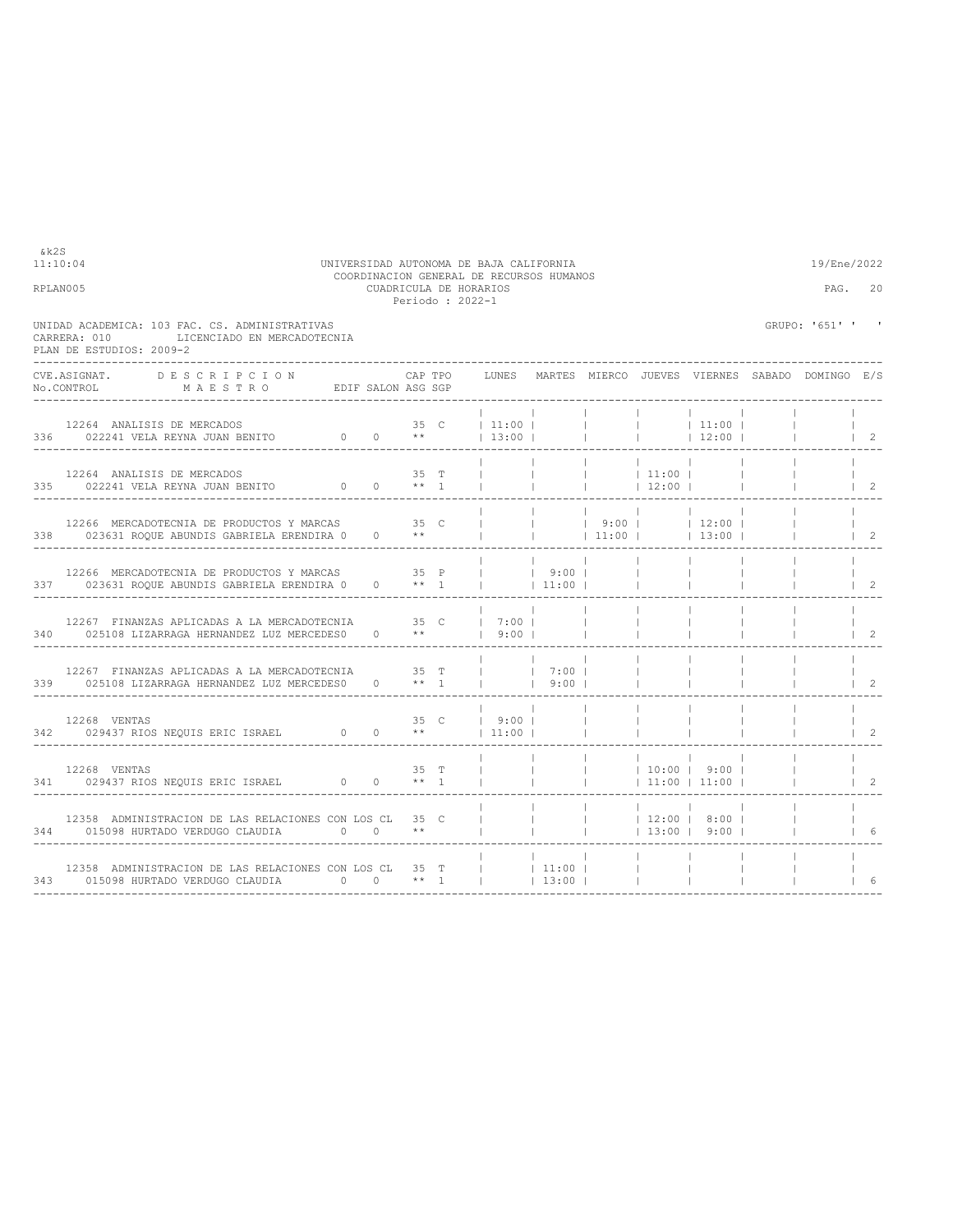| &k2S<br>11:10:04<br>RPLAN005                        |                                                                               |                                              |         | Periodo: 2022-1 | UNIVERSIDAD AUTONOMA DE BAJA CALIFORNIA<br>COORDINACION GENERAL DE RECURSOS HUMANOS<br>CUADRICULA DE HORARIOS |        |                  |                         |         |        | 19/Ene/2022<br>PAG. | 21 |
|-----------------------------------------------------|-------------------------------------------------------------------------------|----------------------------------------------|---------|-----------------|---------------------------------------------------------------------------------------------------------------|--------|------------------|-------------------------|---------|--------|---------------------|----|
| CARRERA: 010<br>PLAN DE ESTUDIOS: 2009-2            | UNIDAD ACADEMICA: 103 FAC. CS. ADMINISTRATIVAS<br>LICENCIADO EN MERCADOTECNIA |                                              |         |                 |                                                                                                               |        |                  |                         |         |        | GRUPO: '651' '      |    |
| CVE.ASIGNAT.<br>No.CONTROL                          | DESCRIPCION<br>MAESTRO                                                        | EDIF SALON ASG SGP                           | CAP TPO |                 | LUNES                                                                                                         | MARTES | MIERCO           | JUEVES                  | VIERNES | SABADO | DOMINGO E/S         |    |
| 12360 COMPRAS<br>346 025123 AGUNDEZ MARQUEZ ROBERTO |                                                                               | $0 \t 0 \t \star\star$                       |         |                 | $35 \quad C \qquad 1$                                                                                         |        |                  | 8:00  <br>$10:00$ $\pm$ |         |        |                     | 16 |
| 12360 COMPRAS<br>345 025123 AGUNDEZ MARQUEZ ROBERTO |                                                                               | $\begin{array}{ccc} & & 0 & & 0 \end{array}$ | $***$ 1 | 35 T            |                                                                                                               |        | $7:00$  <br>9:00 |                         |         |        |                     | 6  |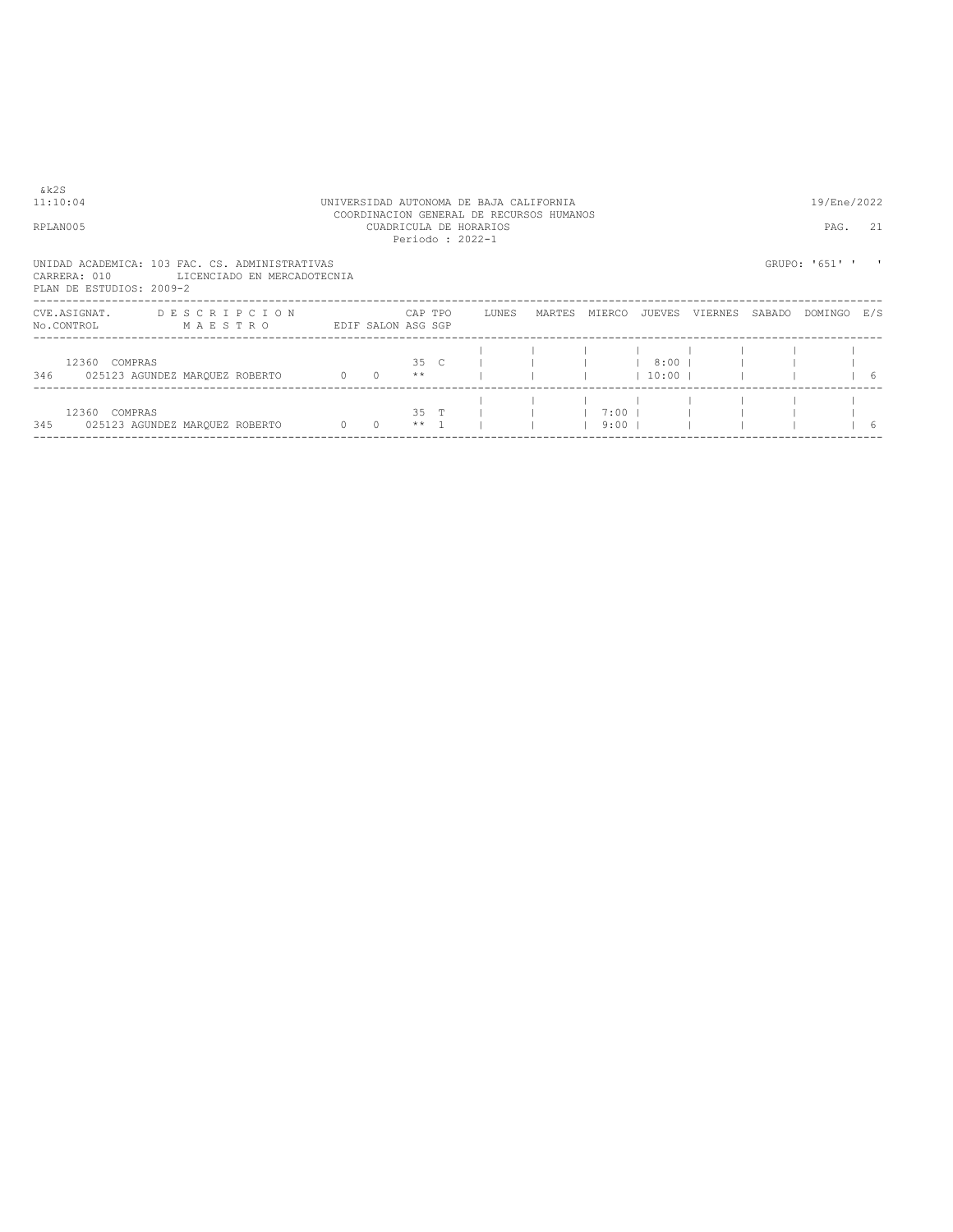| 11:10:04<br>RPLAN005 |                                                                                                                                                 | UNIVERSIDAD AUTONOMA DE BAJA CALIFORNIA | CUADRICULA DE HORARIOS |      |      | Periodo : 2022-1         |                    | COORDINACION GENERAL DE RECURSOS HUMANOS |                                                                                                                |                 |                        |                                  | 19/Ene/2022<br>PAG.                                           | 22                               |
|----------------------|-------------------------------------------------------------------------------------------------------------------------------------------------|-----------------------------------------|------------------------|------|------|--------------------------|--------------------|------------------------------------------|----------------------------------------------------------------------------------------------------------------|-----------------|------------------------|----------------------------------|---------------------------------------------------------------|----------------------------------|
|                      | UNIDAD ACADEMICA: 103 FAC. CS. ADMINISTRATIVAS<br>LICENCIADO EN MERCADOTECNIA<br>CARRERA: 010<br>PLAN DE ESTUDIOS: 2009-2                       |                                         |                        |      |      |                          |                    |                                          |                                                                                                                |                 |                        |                                  | GRUPO: '652' '                                                | $\blacksquare$                   |
|                      | CVE.ASIGNAT. DESCRIPCION<br>No.CONTROL MAESTRO EDIF SALON ASG SGP                                                                               |                                         |                        |      |      |                          |                    |                                          |                                                                                                                |                 |                        |                                  | CAP TPO GUNES MARTES MIERCO JUEVES VIERNES SABADO DOMINGO E/S |                                  |
|                      | 12264 ANALISIS DE MERCADOS<br>348 027982 RAMOS GRACIA JOSE RAYMUNDO 0 0 **                                                                      |                                         |                        | 35 C |      |                          | $\mathbf{1}$       | <b>Contract</b>                          |                                                                                                                |                 | 20:00   18:00   18:00  |                                  |                                                               | $\vert$ 2                        |
|                      | 12264 ANALISIS DE MERCADOS<br>347 027982 RAMOS GRACIA JOSE RAYMUNDO 0 0 ** 1                                                                    |                                         |                        |      | 35 T | <b>Contract Contract</b> | $\mathbf{1}$       | <b>Contractor</b>                        | $ $ 18:00  <br> 19:00                                                                                          |                 | $\sim 10^{-1}$         |                                  |                                                               | $\begin{array}{ccc} \end{array}$ |
|                      | 12266 MERCADOTECNIA DE PRODUCTOS Y MARCAS 35 C   17:00     16:00  <br>2421 023009 ROCHA REYES FELICITAS $0$ 0 **                                |                                         |                        |      |      |                          |                    |                                          | $ 18:00 $ $ 18:00 $                                                                                            |                 | $\mathbb{R}$ . The set |                                  |                                                               | $\vert$ 2                        |
|                      | 12266 MERCADOTECNIA DE PRODUCTOS Y MARCAS 35 P<br>2420 023009 ROCHA REYES FELICITAS 0                                                           |                                         | $0 \longrightarrow 1$  |      |      |                          | $\mathbb{R}$       | <b>Contract</b>                          |                                                                                                                |                 |                        |                                  |                                                               | $1 \quad 2$                      |
|                      | 12267 FINANZAS APLICADAS A LA MERCADOTECNIA 65 C<br>352 025108 LIZARRAGA HERNANDEZ LUZ MERCEDES0 0 **                                           |                                         |                        |      |      |                          | <b>The Company</b> | <b>Contract Contract</b>                 | 21:00                                                                                                          |                 |                        | $\mathcal{L} = \{1, \ldots, n\}$ |                                                               | $1\quad 2$                       |
|                      | 12267 FINANZAS APLICADAS A LA MERCADOTECNIA 35 T   19:00  <br>351 025108 LIZARRAGA HERNANDEZ LUZ MERCEDES0 0 ** 1   21:00                       |                                         |                        |      |      |                          |                    | $\sim$ 1.                                |                                                                                                                |                 |                        |                                  |                                                               | $\mathcal{L}$                    |
|                      | $12268$ VENTAS $35\,$ C $2423\,$ $031003$ COVARRUBIAS VILLA CARLOS ALBERTO0 $\,$ 0 $\,$ $\,$ $\star\star$                                       |                                         |                        |      | 35 C | <b>College</b>           |                    | <b>Contract</b>                          | $ $ $ $ $ $ $ $ 20:00 $ $<br> 22:00                                                                            | $\sim$ 1.       |                        |                                  |                                                               | $\mathcal{L}$                    |
|                      | 12268 VENTAS<br>2422 031003 COVARRUBIAS VILLA CARLOS ALBERTOO                                                                                   |                                         |                        |      |      |                          |                    |                                          | 35 T     20:00     16:00  <br>$0 \qquad ** \qquad 1 \qquad \qquad 1 \qquad 22:00 \qquad \qquad 17:00 \qquad 1$ |                 |                        |                                  |                                                               | $\mathfrak{D}$                   |
|                      | 12358 ADMINISTRACION DE LAS RELACIONES CON LOS CL 35 C<br>356 023631 ROOUE ABUNDIS GABRIELA ERENDIRA 0 0 **                                     |                                         |                        |      |      | and the control          |                    | <b>Contract</b>                          |                                                                                                                |                 |                        |                                  |                                                               | 16                               |
|                      | 12358 ADMINISTRACION DE LAS RELACIONES CON LOS CL 35 T   18:00   16:00  <br>355 023631 ROQUE ABUNDIS GABRIELA ERENDIRA 0 0 ** 1   19:00   17:00 |                                         |                        |      |      |                          |                    |                                          |                                                                                                                | <b>Contract</b> | <b>College</b>         | $\mathbf{1}$                     |                                                               | 6                                |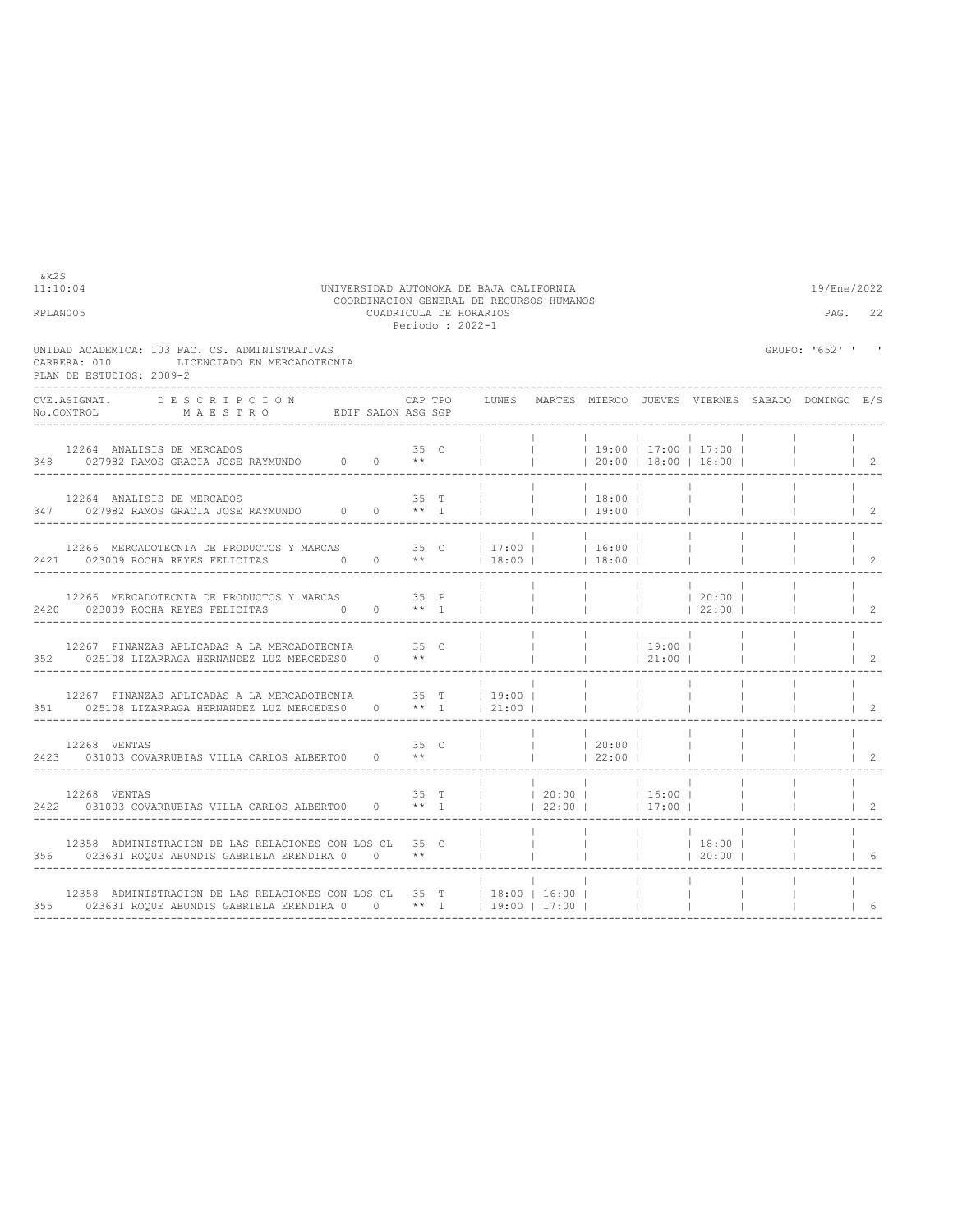| &k2S<br>11:10:04<br>RPLAN005             | UNIVERSIDAD AUTONOMA DE BAJA CALIFORNIA<br>COORDINACION GENERAL DE RECURSOS HUMANOS<br>CUADRICULA DE HORARIOS<br>Periodo: 2022-1 |  |                |         |  |                            |                     |                                 |         |         |        |                | 19/Ene/2022<br>PAG.<br>23 |
|------------------------------------------|----------------------------------------------------------------------------------------------------------------------------------|--|----------------|---------|--|----------------------------|---------------------|---------------------------------|---------|---------|--------|----------------|---------------------------|
| CARRERA: 010<br>PLAN DE ESTUDIOS: 2009-2 | UNIDAD ACADEMICA: 103 FAC. CS. ADMINISTRATIVAS<br>LICENCIADO EN MERCADOTECNIA                                                    |  |                |         |  |                            |                     |                                 |         |         |        | GRUPO: '652' ' |                           |
| CVE.ASIGNAT.<br>No.CONTROL               | DESCRIPCION<br>MAESTRO<br>EDIF SALON ASG SGP                                                                                     |  |                | CAP TPO |  | LUNES                      | MARTES              | MIERCO                          | JUEVES  | VIERNES | SABADO | DOMINGO E/S    |                           |
| 12360 COMPRAS                            | 358 023114 COTA SANTILLAN CLAUDIA LEONOR 0 0 **                                                                                  |  |                |         |  | $35 \quad C \qquad \qquad$ | $18:00$  <br> 20:00 |                                 |         |         |        |                | 16                        |
| 12360 COMPRAS                            | 357 023114 COTA SANTILLAN CLAUDIA LEONOR 0                                                                                       |  | $\overline{0}$ | $***$ 1 |  | $35$ T $\qquad$            |                     | 15:00 <br>$\vert$ 16:00   19:00 | $18:00$ |         |        |                | -6                        |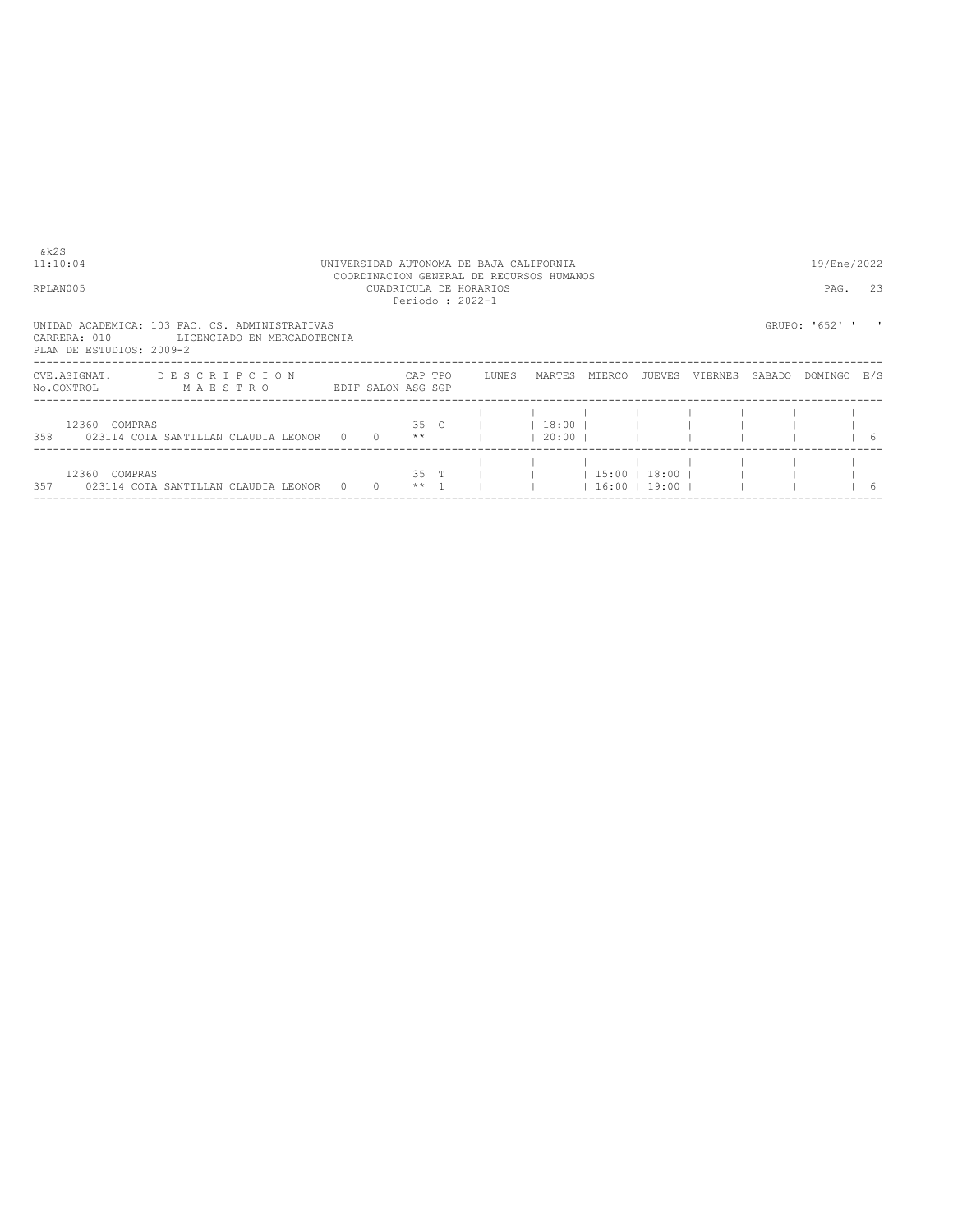|                                          |                                                                                                      |                 | Periodo : 2022-1      |  |                |                                       |                          |                    |                                                 |                          |
|------------------------------------------|------------------------------------------------------------------------------------------------------|-----------------|-----------------------|--|----------------|---------------------------------------|--------------------------|--------------------|-------------------------------------------------|--------------------------|
| CARRERA: 010<br>PLAN DE ESTUDIOS: 2009-2 | UNIDAD ACADEMICA: 103 FAC. CS. ADMINISTRATIVAS<br>LICENCIADO EN MERCADOTECNIA                        |                 |                       |  |                |                                       |                          |                    | GRUPO: '661' ' '                                |                          |
|                                          | CVE.ASIGNAT. DESCRIPCION<br>NO.CONTROL MAESTRO EDIF SALON ASG SGP                                    |                 | CAP TPO               |  | LUNES          |                                       |                          |                    | MARTES MIERCO JUEVES VIERNES SABADO DOMINGO E/S |                          |
|                                          |                                                                                                      |                 |                       |  |                | $ $ 10:00  <br>$12:00$                |                          |                    |                                                 | $\overline{\phantom{a}}$ |
|                                          | 12269 COMERCIALIZACION DE PRODUCTOS $3490$ 020986 MEJIA VELEZ ANA CATALINA $0$ 0 ** 1                |                 |                       |  | <b>College</b> | $ $ 9:00                              | 11:00                    |                    |                                                 | $\overline{\phantom{a}}$ |
|                                          | 12271 MERCADOTECNIA INDUSTRIAL<br>362 023631 ROOUE ABUNDIS GABRIELA ERENDIRA 0 0 **   10:00          |                 | 35 C                  |  | 8:00           |                                       |                          |                    |                                                 | 3                        |
|                                          | 12271 MERCADOTECNIA INDUSTRIAL<br>361 023631 ROOUE ABUNDIS GABRIELA ERENDIRA 0 0 ** 1   9:00   12:00 |                 | 35 T                  |  |                | $ $ $ $ $ $ 8:00 $ $ 11:00 $ $        |                          |                    |                                                 | 3                        |
|                                          | 12273 DESARROLLO DE EMPRENDEDORES<br>1753 016253 GONZALEZ MIRIAM ROCIO $0$ 0 **                      |                 | 35 C                  |  |                | <b>Contractor</b>                     | <b>Contract Contract</b> | 8:00  <br>$ $ 9:00 |                                                 | $\overline{\mathbf{3}}$  |
|                                          | 12273 DESARROLLO DE EMPRENDEDORES<br>366 016253 GONZALEZ MIRIAM ROCIO 0                              | 35 <sub>C</sub> | $0 \times$            |  |                | <b>Contractor</b><br>$\mathbf{1}$     | 12:00 <br>$14:00$        |                    |                                                 | $\overline{\phantom{a}}$ |
|                                          | 12273 DESARROLLO DE EMPRENDEDORES<br>365 016253 GONZALEZ MIRIAM ROCIO 0 0 ** 1                       |                 | 35 T                  |  |                |                                       |                          | 11:00 <br> 13:00   |                                                 | $\overline{\phantom{a}}$ |
|                                          | 18076 MERCADOTECNIA DIGITAL<br>3426 024514 MONTEJANO BERMEJO MICHAEL HERIBERTOO 0                    |                 | 35 C<br>$\star \star$ |  |                |                                       | $1 \t7:00 \t1$<br> 9:00  |                    |                                                 | $\overline{4}$           |
|                                          | 18076 MERCADOTECNIA DIGITAL<br>3425 024514 MONTEJANO BERMEJO MICHAEL HERIBERTOO 0 ** 1               |                 |                       |  |                | 35 T   7:00   7:00  <br>  8:00   8:00 |                          |                    |                                                 |                          |
|                                          | 28340 IMAGEN Y MERCADOTECNIA PERSONAL<br>3418 023659 VAZQUEZ ALCAZAR PATRICIO ROBERTO0 0 **          |                 | 35 C                  |  |                | and the contract of the contract of   |                          | 9:00 <br> 11:00    |                                                 | $\overline{4}$           |

11:10:04 UNIVERSIDAD AUTONOMA DE BAJA CALIFORNIA 19/Ene/2022 COORDINACION GENERAL DE RECURSOS HUMANOS RPLAN005 CUADRICULA DE HORARIOS PAG. 24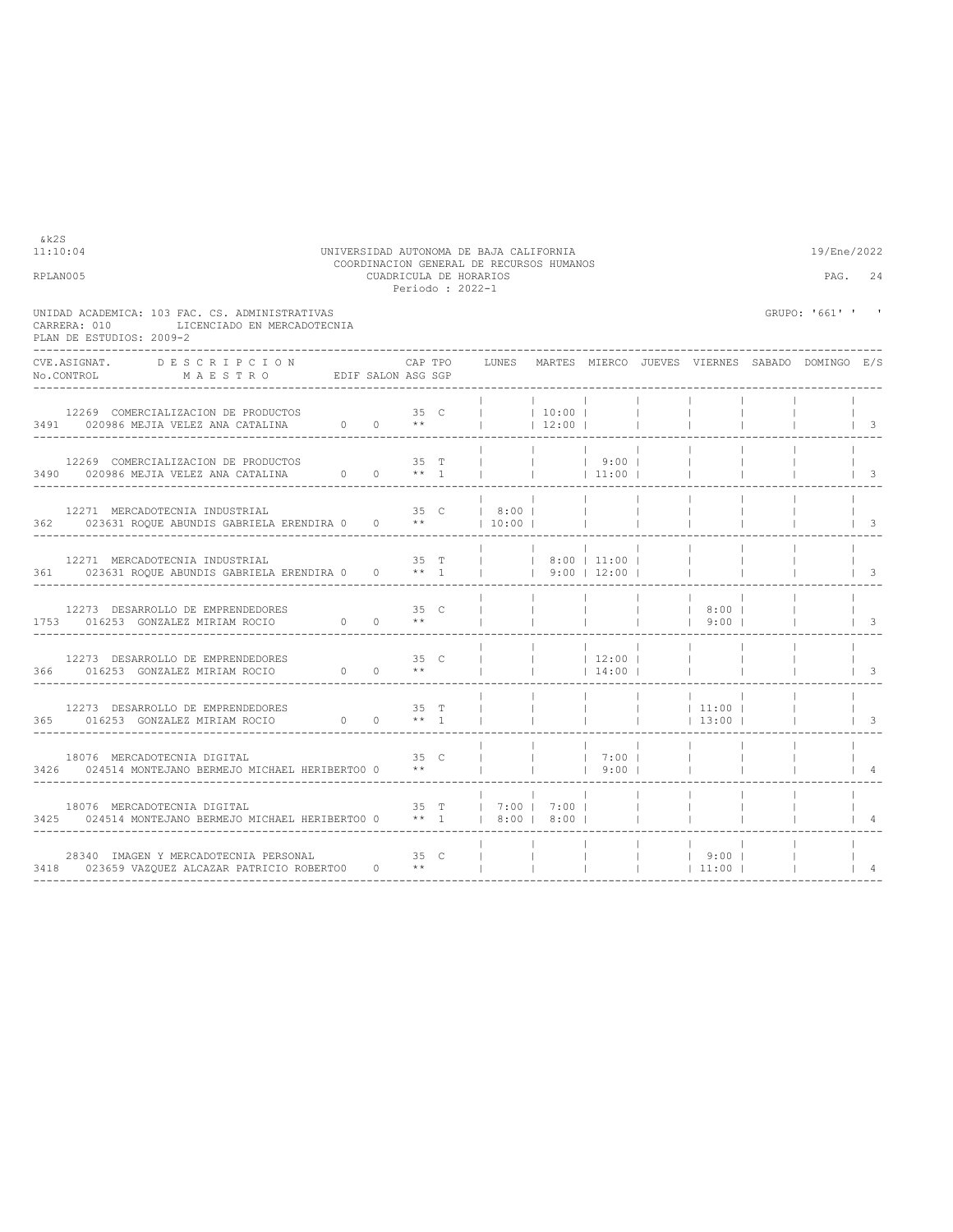| $\&k2S$<br>11:10:04<br>UNIVERSIDAD AUTONOMA DE BAJA CALIFORNIA<br>COORDINACION GENERAL DE RECURSOS HUMANOS                     |                                           |  |  |  |  |  |  |  | 19/Ene/2022               |  |                |     |
|--------------------------------------------------------------------------------------------------------------------------------|-------------------------------------------|--|--|--|--|--|--|--|---------------------------|--|----------------|-----|
| RPLAN005                                                                                                                       | CUADRICULA DE HORARIOS<br>Periodo: 2022-1 |  |  |  |  |  |  |  |                           |  | PAG.           | 25  |
| UNIDAD ACADEMICA: 103 FAC. CS. ADMINISTRATIVAS<br>CARRERA: 010<br>LICENCIADO EN MERCADOTECNIA<br>PLAN DE ESTUDIOS: 2009-2      |                                           |  |  |  |  |  |  |  |                           |  | GRUPO: '661' ' |     |
| CVE.ASIGNAT. DESCRIPCION CAPTPO LUNES MARTES MIERCO JUEVES VIERNES SABADO DOMINGO E/S<br>No.CONTROL MAESTRO EDIF SALON ASG SGP |                                           |  |  |  |  |  |  |  |                           |  |                |     |
| 28340 IMAGEN Y MERCADOTECNIA PERSONAL 35 T     9:00     8:00                                                                   |                                           |  |  |  |  |  |  |  |                           |  |                |     |
| 12361 COMUNICACION INTEGRAL DE MERCADOTECNIA 35 C           10:00        <br>3489 025123 AGUNDEZ MARQUEZ ROBERTO 0 0 **        |                                           |  |  |  |  |  |  |  | $12:00$ $1$ $1$ $1$ $1$ 6 |  |                |     |
| 12361 COMUNICACION INTEGRAL DE MERCADOTECNIA 35 P   10:00             7:00                                                     |                                           |  |  |  |  |  |  |  |                           |  |                | - 6 |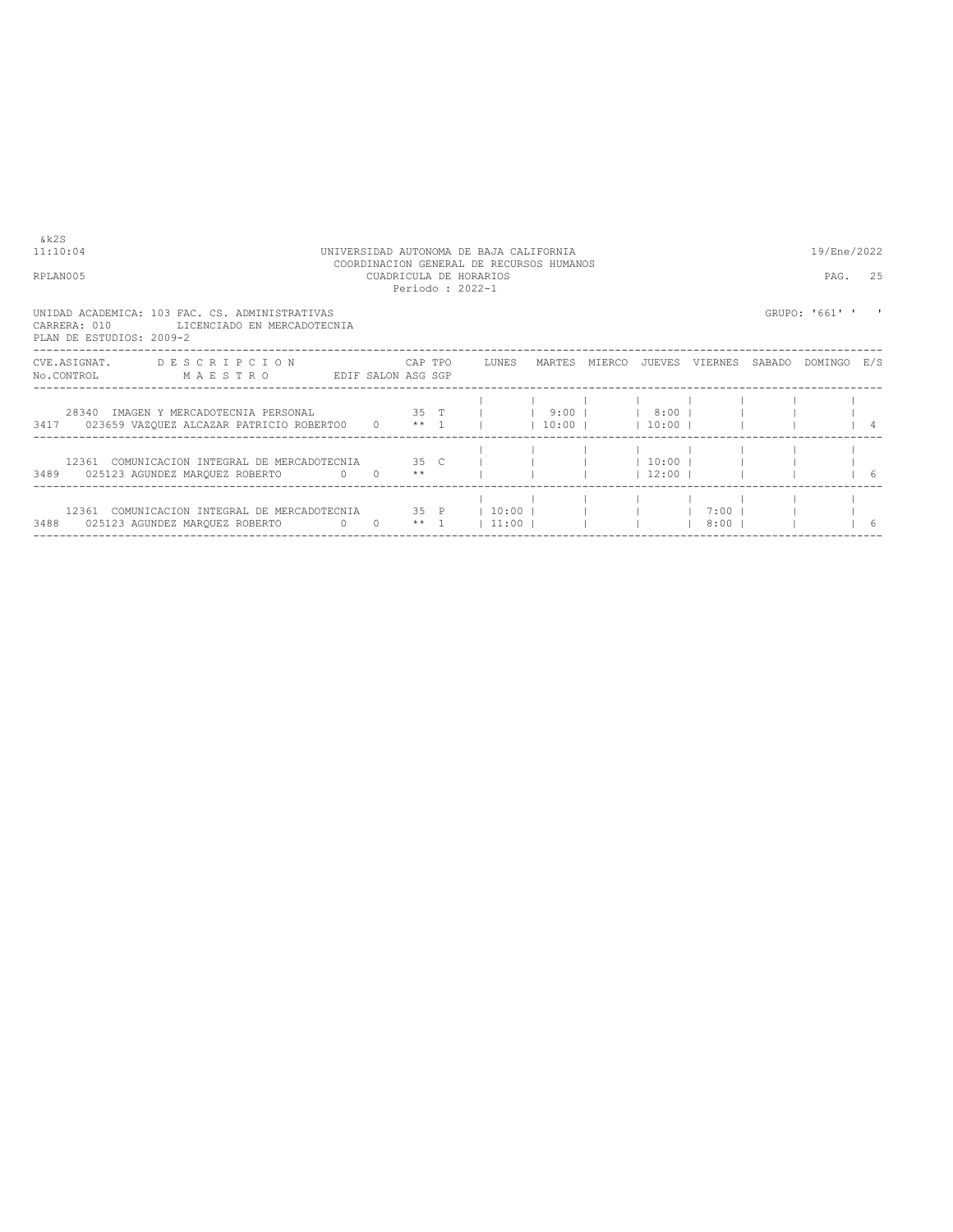| UNIDAD ACADEMICA: 103 FAC. CS. ADMINISTRATIVAS<br>LICENCIADO EN MERCADOTECNIA<br>CARRERA: 010<br>PLAN DE ESTUDIOS: 2009-2                                                                                                         | GRUPO: '662' ' '         |
|-----------------------------------------------------------------------------------------------------------------------------------------------------------------------------------------------------------------------------------|--------------------------|
|                                                                                                                                                                                                                                   |                          |
| <b>DESCRIPCION</b><br>CVE.ASIGNAT.<br>CAP TPO<br>LUNES MARTES MIERCO JUEVES VIERNES SABADO DOMINGO E/S<br>MAESTRO EDIFSALON ASG SGP<br>No.CONTROL                                                                                 |                          |
| 12269 COMERCIALIZACION DE PRODUCTOS 35 C<br><b>College College</b><br>$1 \t16:00 \t1$<br>$\mathbb{R}$<br>372 023009 ROCHA REYES FELICITAS $0$ 0 **<br> 18:00                                                                      | $\vert$ 3                |
| $35$ T<br>$ $ 16:00  <br>12269 COMERCIALIZACION DE PRODUCTOS<br>$\begin{matrix}0&0&\star\star&1\end{matrix}$<br>371 023009 ROCHA REYES FELICITAS<br> 18:00                                                                        | $\vert$ 3                |
| 35 C<br>$ $ 20:00  <br>12271 MERCADOTECNIA INDUSTRIAL<br>$\Box$<br>$0 \longrightarrow$ **<br>374 025108 LIZARRAGA HERNANDEZ LUZ MERCEDES0<br><b>Contract Contract</b><br> 22:00                                                   | $\overline{\phantom{a}}$ |
| 35 T<br>$\begin{array}{ccccccc}   & &   & 20:00 &   \\   & &   & 22:00 &   \end{array}$<br>12271 MERCADOTECNIA INDUSTRIAL<br><b>Contract</b><br>373 025108 LIZARRAGA HERNANDEZ LUZ MERCEDES0 0 ** 1<br>$\sim$ 1.                  | $\overline{\mathbf{3}}$  |
| $ 18:00 $ $ 18:00 $                                                                                                                                                                                                               | $\mathcal{S}$            |
| 16:00  <br>$\mathbb{R}$<br>377 024149 SANDOVAL DIAZ PAULINA ANGELICA 0 0 ** 1<br>$18:00$ 1                                                                                                                                        | $\overline{\mathbf{3}}$  |
| <b>Contract</b><br><b>Contract</b><br>the process of<br> 18:00 <br>18076 MERCADOTECNIA DIGITAL<br>35 C<br>$\Box$<br>$***$<br>$\sim$ 1<br>3423 024514 MONTEJANO BERMEJO MICHAEL HERIBERTOO 0<br><b>Contract Contract</b><br> 20:00 | $\overline{4}$           |
| 35 T   20:00  <br>18076 MERCADOTECNIA DIGITAL<br>$\mathbb{R}$<br>$\Box$<br>3420 024514 MONTEJANO BERMEJO MICHAEL HERIBERTOO 0 ** 1   22:00                                                                                        |                          |
| 28340 IMAGEN Y MERCADOTECNIA PERSONAL<br>$ $ 1 20:00 1<br>35 C<br>3422 023394 VARGAS ZUNIGA CARLOS ALBERTO 0 0 **<br> 22:00                                                                                                       |                          |
| 28340 IMAGEN Y MERCADOTECNIA PERSONAL<br>35 T<br>$ $ 17:00  <br>$\sim$ 1.<br>3421 023394 VARGAS ZUNIGA CARLOS ALBERTO 0 0 ** 1<br>$120:00$ $1$                                                                                    |                          |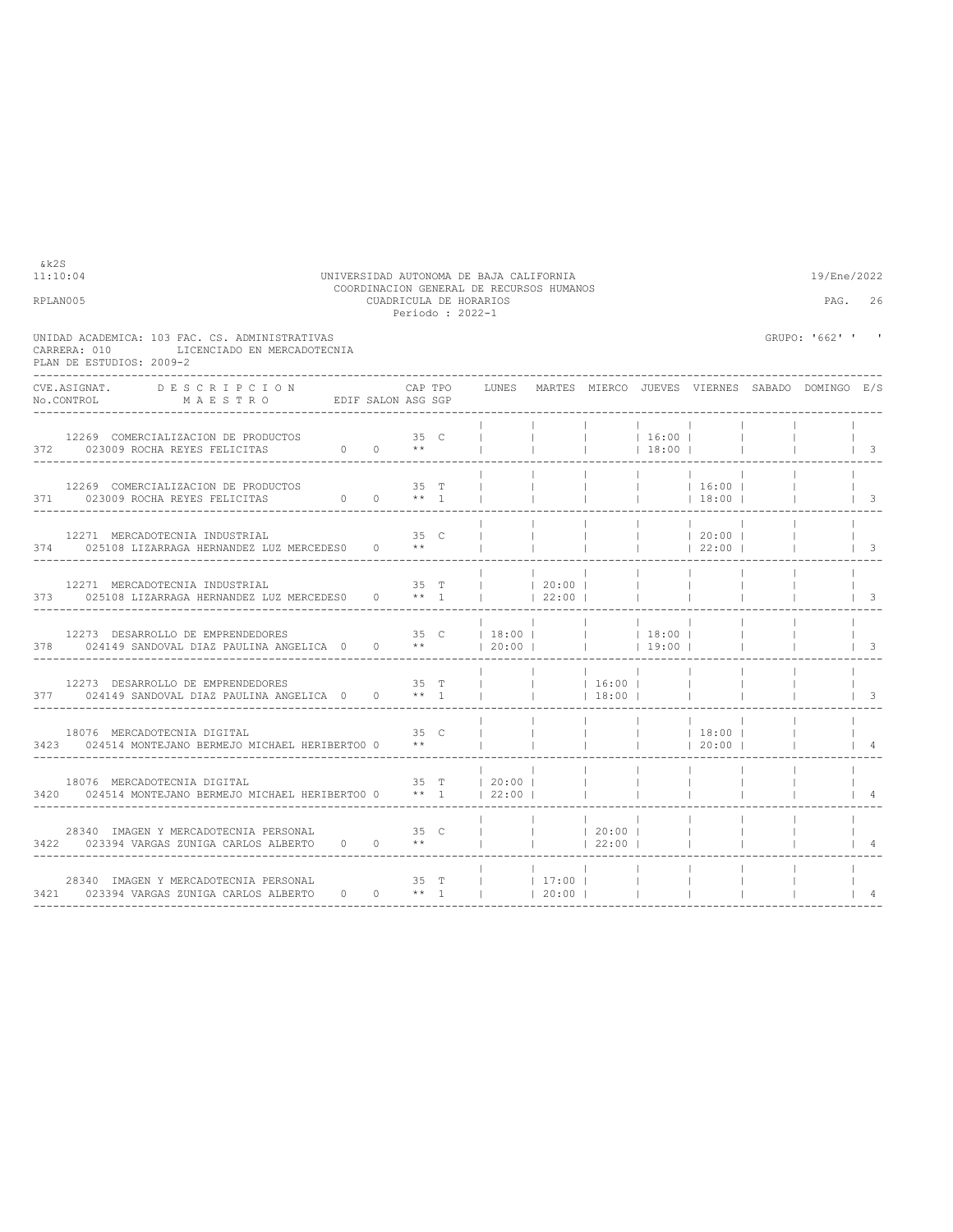COORDINACION GENERAL DE RECURSOS HUMANOS RPLAN005 CUADRICULA DE HORARIOS PAG. 27 Periodo : 2022-1

11:10:04 UNIVERSIDAD AUTONOMA DE BAJA CALIFORNIA 19/Ene/2022

UNIDAD ACADEMICA: 103 FAC. CS. ADMINISTRATIVAS<br>CARRERA: 010 LICENCIADO EN MERCADOTECNIA<br>PLAN DE ESTUDIOS: 2009-2

| CVE.ASIGNAT.<br>No.CONTROL | <b>DESCRIPCION</b><br>MAESTRO                                                      | EDIF SALON ASG SGP | CAP TPO         | LUNES              | MARTES | MTERCO                 | JUEVES | VIERNES | SABADO | DOMINGO | E/S |
|----------------------------|------------------------------------------------------------------------------------|--------------------|-----------------|--------------------|--------|------------------------|--------|---------|--------|---------|-----|
| 12361<br>3493              | COMUNICACION INTEGRAL DE MERCADOTECNIA<br>023659 VAZQUEZ ALCAZAR PATRICIO ROBERTOO |                    | 35 C<br>$* *$   |                    |        | l 18:00 l<br>$20:00$ 1 |        |         |        |         | 6   |
| 12361<br>3492              | COMUNICACION INTEGRAL DE MERCADOTECNIA<br>023659 VAZQUEZ ALCAZAR PATRICIO ROBERTOO |                    | 35 P<br>$***$ 1 | $16:00$ l<br>18:00 |        |                        |        |         |        |         | 6   |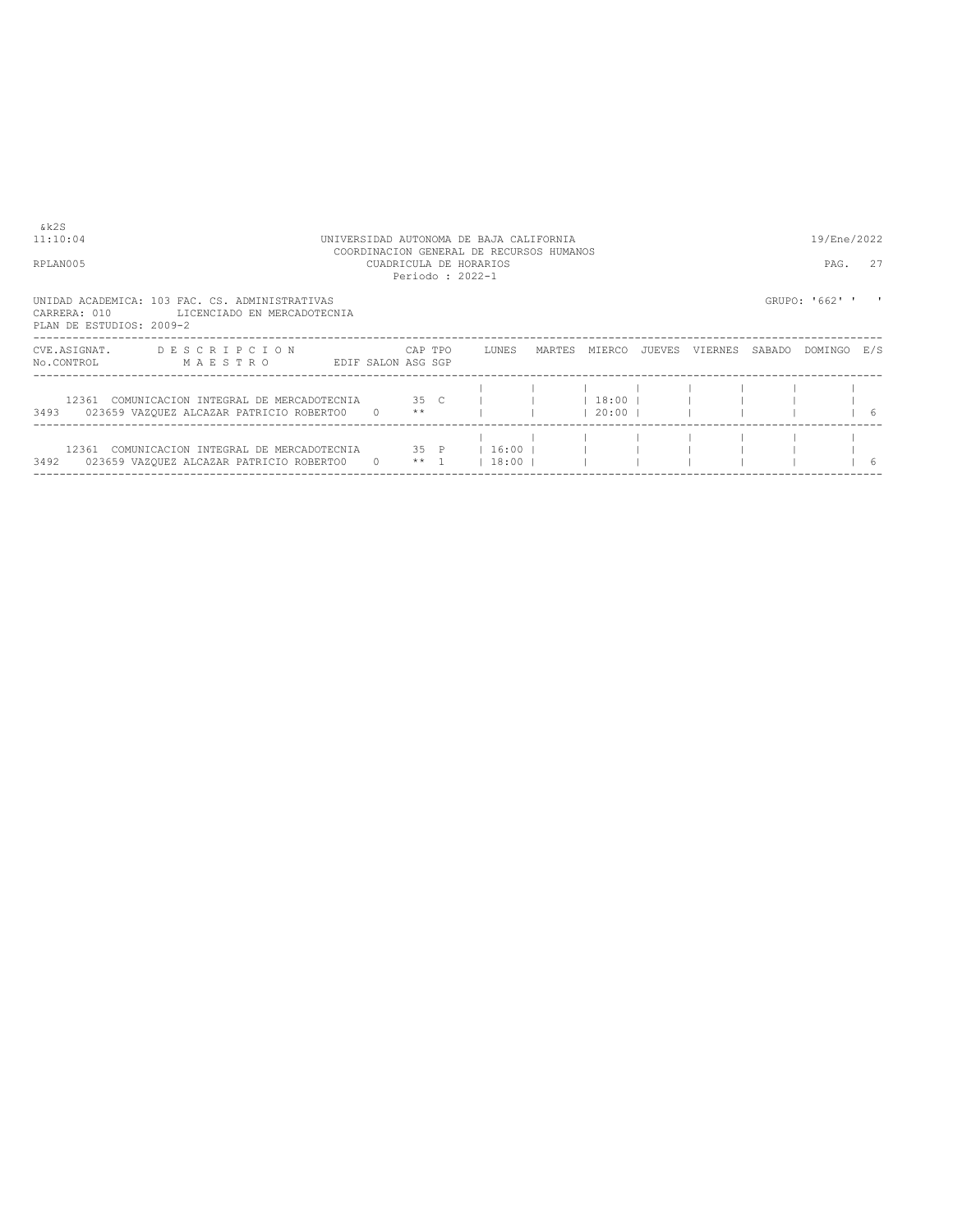| & k2S<br>11:10:04<br>RPLAN005 |                                                                                                                                | UNIVERSIDAD AUTONOMA DE BAJA CALIFORNIA | COORDINACION GENERAL DE RECURSOS HUMANOS<br>CUADRICULA DE HORARIOS | Periodo: 2022-1 | 19/Ene/2022<br>PAG. 28                   |              |             |         |  |                |            |
|-------------------------------|--------------------------------------------------------------------------------------------------------------------------------|-----------------------------------------|--------------------------------------------------------------------|-----------------|------------------------------------------|--------------|-------------|---------|--|----------------|------------|
|                               | UNIDAD ACADEMICA: 103 FAC. CS. ADMINISTRATIVAS<br>CARRERA: 010<br>LICENCIADO EN MERCADOTECNIA<br>PLAN DE ESTUDIOS: 2009-2      |                                         |                                                                    |                 |                                          |              |             |         |  | GRUPO: '671' ' |            |
|                               | CVE.ASIGNAT. DESCRIPCION CAPTPO LUNES MARTES MIERCO JUEVES VIERNES SABADO DOMINGO E/S<br>No.CONTROL MAESTRO EDIF SALON ASG SGP |                                         |                                                                    |                 |                                          |              |             |         |  |                |            |
|                               | 12270 DIRECCION DE MERCADOTECNIA<br>394 025108 LIZARRAGA HERNANDEZ LUZ MERCEDES0 0 **                                          | 40 C   18:00                            |                                                                    |                 |                                          | $120:00$ $1$ |             |         |  |                | $\sqrt{3}$ |
|                               | 393 025108 LIZARRAGA HERNANDEZ LUZ MERCEDES0 0 ** 1 l                                                                          |                                         |                                                                    |                 |                                          |              | $120:00$ 1  |         |  |                | $\vert$ 3  |
|                               | 12366 MERCADOTECNIA SOCIAL<br>3534 030994 DUARTE HERNANDEZ NELLY SUZETTE 0                                                     |                                         | $0 \times \star$                                                   |                 | 40 C 1 3:00 1 17:00 1<br>$19:00$   18:00 |              |             |         |  |                |            |
|                               | 12366 MERCADOTECNIA SOCIAL<br>3533 030994 DUARTE HERNANDEZ NELLY SUZETTE 0                                                     |                                         | $0 * * 1$                                                          | 40 T            |                                          |              | $1$ 17:00 1 | $19:00$ |  |                |            |